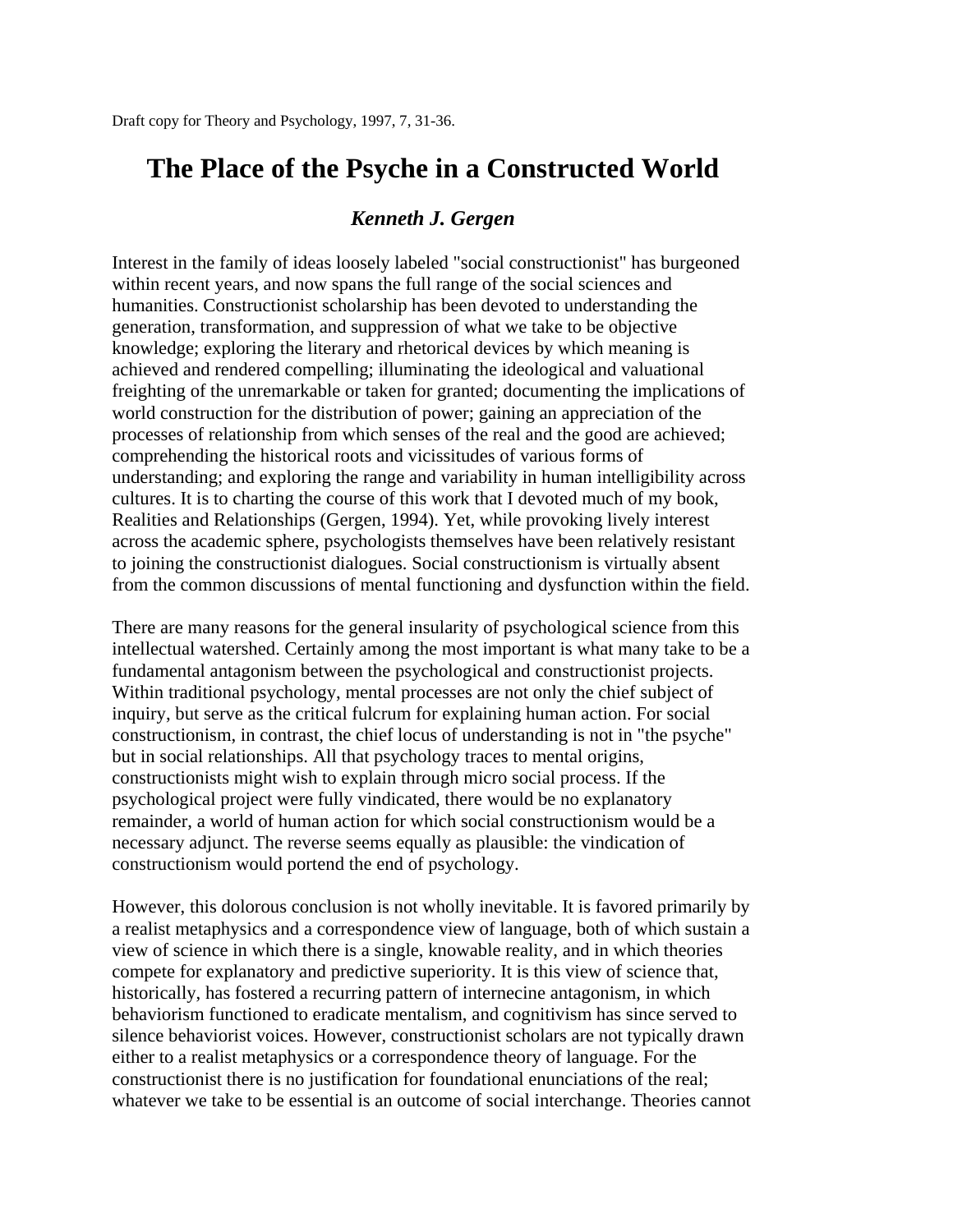be falsified by virtue of their correspondence with something else called "the real," but only within the conventions of particular enclaves of meaning. Thus constructionists establish no transcendent grounds for eliminating any theoretical formulation. Thus, to eradicate a theoretical perspective would not only be tantamount to losing a mode of human intelligibility (along with related social practices), but to silence a community of meaning making. Within a constructionist metaphysics it would be virtually impossible to locate grounds for such suppression, and indeed many would argue that there is implicit in constructionism a strong pluralist ethic (see, for example, Sampson, 1993).

Given a constructionist metatheory, how are we then to view professional investments in psychological research, as well as mental health practices, public policy advisories, and other practices based on ontologies of mental process? If not eradication, what role is the ontology of the mind to play in a constructionist orientation to human action? Or conversely, what place is there in psychology for social constructionism? It is here that the constructionist concern with the pragmatics of language usage becomes paramount. For the constructionist language serves neither as a picture or a map of what is the case; rather (following Wittgenstein, 1953), it acquires its meaning from its use within human interchange (which usages may also include a "game of reality positing.") From this standpoint, any analysis of scientific or scholarly accounts of the world would primarily (though not exclusively) be concerned with the uses to which such languages are put. Within what kinds of relationships do they play an important role, and what are the repercussions of particular forms of language use for those who directly or indirectly participate in these relationships? There can be no canonical slate of criteria for evaluating such appraisals, as various communities will share different concerns, which may themselves change with time and circumstance. And too, the way such questions are addressed and answered must itself be viewed as a byproduct of a community, neither lodged within nor answered with respect to "the real," but reflecting community investments and conventions of the time. This is scarcely to discredit such inquiry; one can scarcely do more than raise questions of the real and the good within particular traditions. Rather, it is to open scholarly and scientific discourse to the full range of relevant communities (see also Feyerabend, 1978), without granting any community an ultimate "grounds of assessment" by virtue of which other voices may be silenced.

Within this context I wish to consider three major orientations to psychological inquiry as informed by constructionist metatheory. These orientations may be distinguished in terms of their evaluative posture. The specific attempt will be first to delineate the logics of these prevailing and emerging orientations, and then to inquire into their potentials. We have, then, a two-tiered analysis, first treating psychological inquiry from contrasting constructionist standpoints, and then reflecting on the standpoints themselves. The first of these orientations, which emphasizes denaturalization, reflection and democratization, is at once the most fully developed within the constructionist arena and the most fully critical of existing psychological scholarship. At the same time its positive potentials for psychology have not been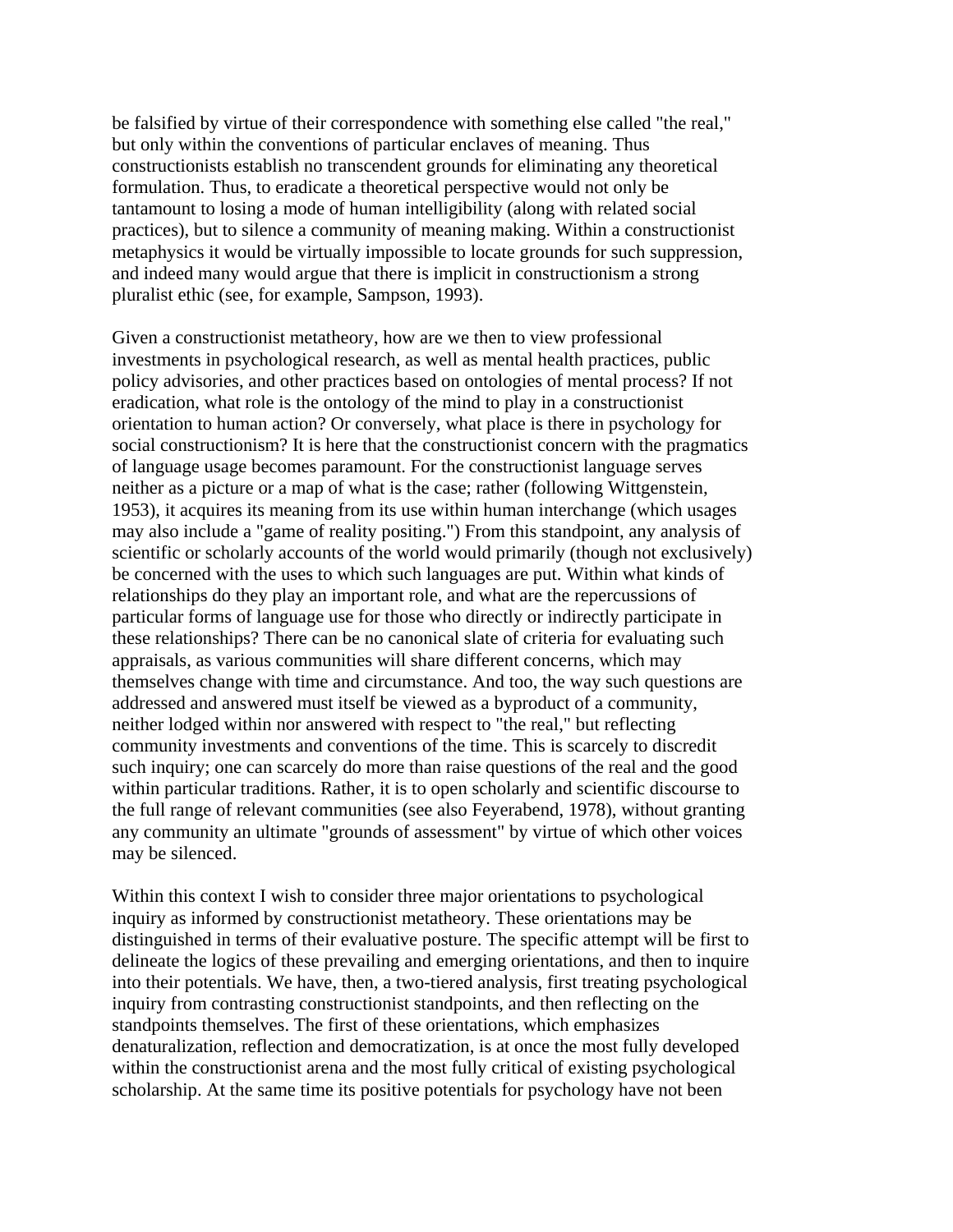sufficiently addressed. The second orientation, revitalization and enrichment, is far more positive in its orientation to psychological inquiry. Although it is the least developed, its elaboration seems critical to the future of the discipline. Finally, I wish to explore constructionist efforts to remove certain problematic features from the compendium of mental predicates, and to reconstruct the discourse in more promising ways. This social reconstructive effort has dramatically accelerated in recent years, but its internal tensions and broader ramifications have not heretofore been addressed. Through this analysis, we may emerge with a more variegated understanding of the relationship between psychological and constructionist endeavors, an appreciation of affinities and interdependencies of traditional and constructionist approaches to psychology, and an enhanced sense of humility regarding all adventures in making meaning.

#### **Denaturalization, Reflection and Democratization**

There are reasons other than hegemonic threat for the failure of most psychologists to join the broader dialogues on the social constitution of knowledge. Among them is surely the critical posture of much constructionist scholarship to date - an impulse that seems aimed at dismantling the authority of psychological science. Further, because of the restricted forms of argumentation within the empirical wing of psychology, with rare exception (cf. Held, 1995), its denizens have been at a loss to answer these assaults. Neither insights into methodology and statistics, nor recourse to "established fact" - favored moves within traditional empiricist argumentation count as legitimate rejoinders to forms of constructionist critique. Yet, critical constructionism is not "all of a piece;" differing arguments are at stake. In order to appreciate the force of these critical efforts, along with their potentials and shortcomings, it is important to distinguish among them. Although convergent, they rest on three distinct lines of reasoning: ideological unmasking, rhetorical deconstruction, and social analysis.

In the case of ideological unmasking, constructionist critics point to the societal ramifications of psychology's modes of describing and explaining human action. As professional accounts are disseminated within the culture, bearing the stamp of scientific authority, so do they inform people's actions and instruct social policy. In Foucault's (1980) terms, there is a close relationship between claims to knowledge and cultural power. Given the capacity of the profession to generate multiple and diverse accounts of the person, choices in description and explanation are thus matters of moral and political consequence. Within this context professional psychology becomes a prime target of critique, criticism exacerbated further by the profession's seemingly disingenuous claims to value neutrality. Thus, constructionist scholars have variously set out to demonstrate the ways in which existing psychological accounts (and the practices which they sustain), lend themselves to broadening governmental control (Rose, 1990), destroying democratic foundations (1984), promoting narcissism (Wallach and Wallach, 1983), championing individualist ideology (Sampson,1977; Fowers and Richardson, 1996), eroding community (Bellah et al, 1985; Sampson, 1977), fostering racism (Jones, 1991),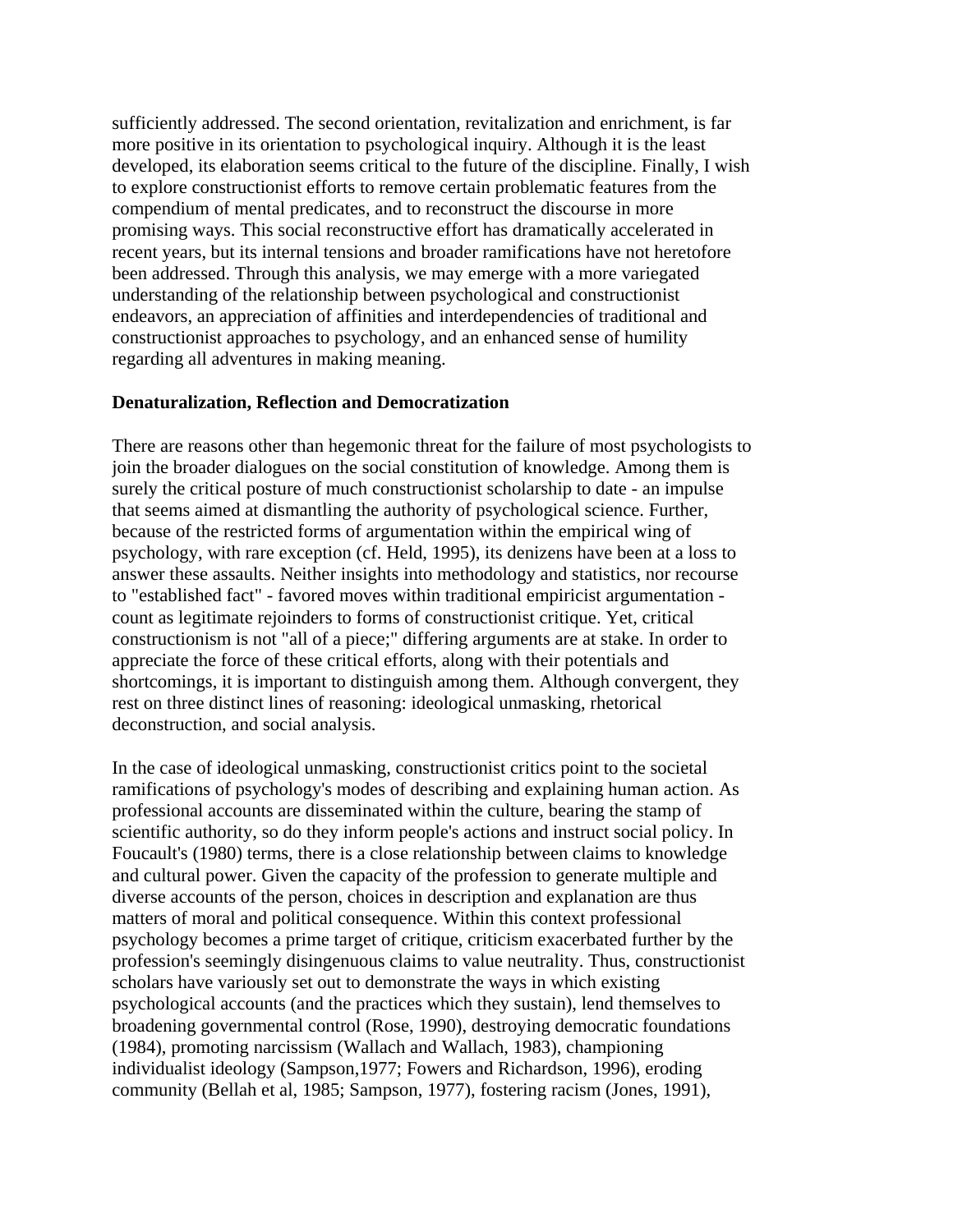sustaining the patriarchal order (Hare-Mustin and Marecek,1988; M. Gergen, 1988; Morawski,1994), contributing to western colonialism (Gergen, Gulerce, Lock, and Misra, 1996), and more.

This form of critique contrasts sharply with literary and rhetorical deconstruction. Representing a convergence of developments within Continental semiotics, poststructural literary theory, and rhetorical studies, it is reasoned in this case that all sensible propositions about persons are lodged within broader systems of meaning. In large measure, the intelligibility of any proposition is derived from its placement within this system as opposed to its referential relationship to non-linguistic occurrences (e.g. My ability to construct intelligible sentences about the nature of "love" depends primarily on a textual history as opposed to observations of "the phenomenon itself.") Rhetoricians add importantly to this concern with the textually driven character of psychological discourse by demonstrating the manner in which such discourse is constrained or fashioned by its function in social interchange. Here it is argued that descriptions and explanations of mental life are importantly dependent on the demands placed on the rhetor to achieve intelligibility ("to persuade") a particular audience (e.g. The language required to render "love" intelligible to a child, as opposed to a romantic partner, a priest, or a New Guinea tribesman would be radically different). In this case, intelligibility is often traced to various rhetorical tropes, such as narrative or metaphor. For example, regardless of "the data," in giving an account of human development the investigator cannot escape the demands of "proper story telling."

In this context of argument, the problem of professional psychology does not lie in its discursive commitments per se, but in its claims to objective grounding for such commitments. Truth claims, it is reasoned, operate to silence competing voices; the discourse of objectivity and political totalitarianism are allied. The constructionist critic thus functions to unmask the literary and rhetorical strategies responsible for the sensibility (objectivity, intelligibility, felicity) of propositions about the mental world. An early example of such unmasking is provided by Smedslund's (1978) attempted to demonstrate that most experimental hypotheses in psychology are nonfalsifiable inasmuch as falsifications are linguistically incoherent. Similarly, I have argued that all propositions relating mental predicates to an external world (either stimulus or response) are circular; their intelligibility rests on implicit tautologies (Gergen, 1987, see also Wallach and Wallach, 1994). More broadly, scholars have variously argued that theories of the mind grow not from observation (inductively) but are derived from prevailing metaphors (see, for example, Gigerenzer, 1996; Soyland, 1994) and on cultural conventions of narrative or story telling (Sarbin, 1986; Gergen and Gergen, 1986). They have variously explored how "the facts" cognitive dysfunction ("irrationality") are created through rhetorical tropes (Lopes, 1991), how the APA Publication Manual sustains implicit assumptions about human action (Bazerman, 1988), and such manuals circumscribe forms of communication and relationships - both within the profession and between the profession and the culture at large (Budge and Katz, 1995).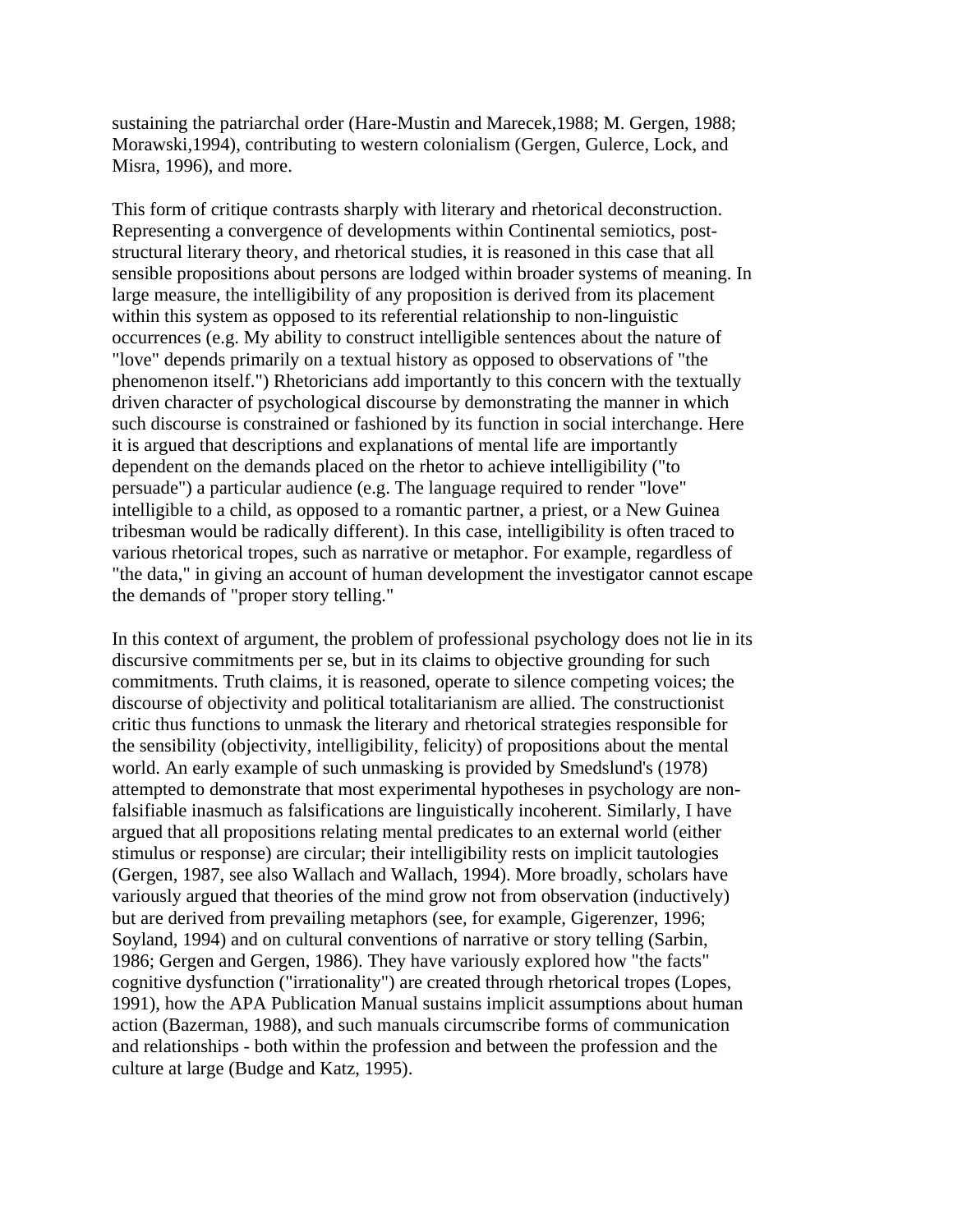A third logic of constructionist critique, the social-analytic, is stimulated by significant developments within the sociology of knowledge and the history of science. Here scholars have been particularly concerned with the ways in which social processes shape the profession's assumptions about its subject matter, its methodologies, and ultimately its conclusions regarding the nature of the world (see, for example, Kuhn,1962; Latour and Woolgar, 1979). For psychology, the significant argument is that it is through social negotiation that investigators determine the grounding assumptions within which research will occur. Once the grounding assumptions (paradigms) have gained consensus, then all interpretations of evidence will necessarily serve as support; paradigms are not thus "tested" against fact; they determine what will be counted as fact. Informed by these developments, the critical analyst shares the previously voiced concerns with the unwarranted and totalitarian claims of scientific psychology to accurate and objective readings of the mind. Unmasking the social processes intrinsic to the production of "scientific truth" serves the additional function of challenging longstanding boundaries within the discipline. Because of traditional commitments to truth through method, there are strong tendencies for the sub-disciplines to become insulated and self-serving, thus absenting themselves from broader dialogic engagement - both within the academy and the society more generally. Social critique thus serves as a catalyst for broader interchange.

The social critique in psychology gained early sustenance from both ethnomethodological explorations of the social negotiation of factuality - for example, of suicide (Garfinkel, 1967) and gender (Kessler and McKenna, 1978) - and labeling theories of deviance (Spector and Kitsuse, 1977). Investigators have since gone on to explore the social construction of a large array of "mental processes," including cognitive processes (Coulter, 1979), anger (Averill, 1982), emotion (Harre, 1986), schizophrenia (Sarbin and Mancuso, 1980), child development (Bradley, 1989), sexuality (Tiefer, 1992), anorexia and bulimia (Gordon, 1990), and depression (Wiener and Marcus, 1994). This line of critique has also been augmented by broadranging scholarship attempting to locate the historical and cultural contexts within which assumptions about psychological processes emerge. In the case of historical work, scholars have variously been concerned with the social contexts giving rise, for example, to people's constructions of foul and fragrant smells (Corbin, 1986), mental development (Kirschner, 1996), multiple personality disorder (Hacking, 1995), boredom (Spacks, 1995), and the subject in psychological research (Danziger, 1995).1 Cultural anthropologists have explored the cultural embeddedness of various conceptions of the mind (see, for example, Heelas and Lock, 1981; Lutz, 1988; Bruner, 1990). In effect, by tracing taken for granted beliefs about the mind to local circumstances, the linked presumptions in the science of a "universal subject matter," singular methodology, and universal generalization are all placed in jeopardy.

At the outset, these three lines of critical scholarship (often working in tandem) pose a formidable threat to traditional empirical psychology. With the empirical grounding for professional truth claims undermined, so is the rationale for traditional research, along with the profession's claims to authority within the culture more generally.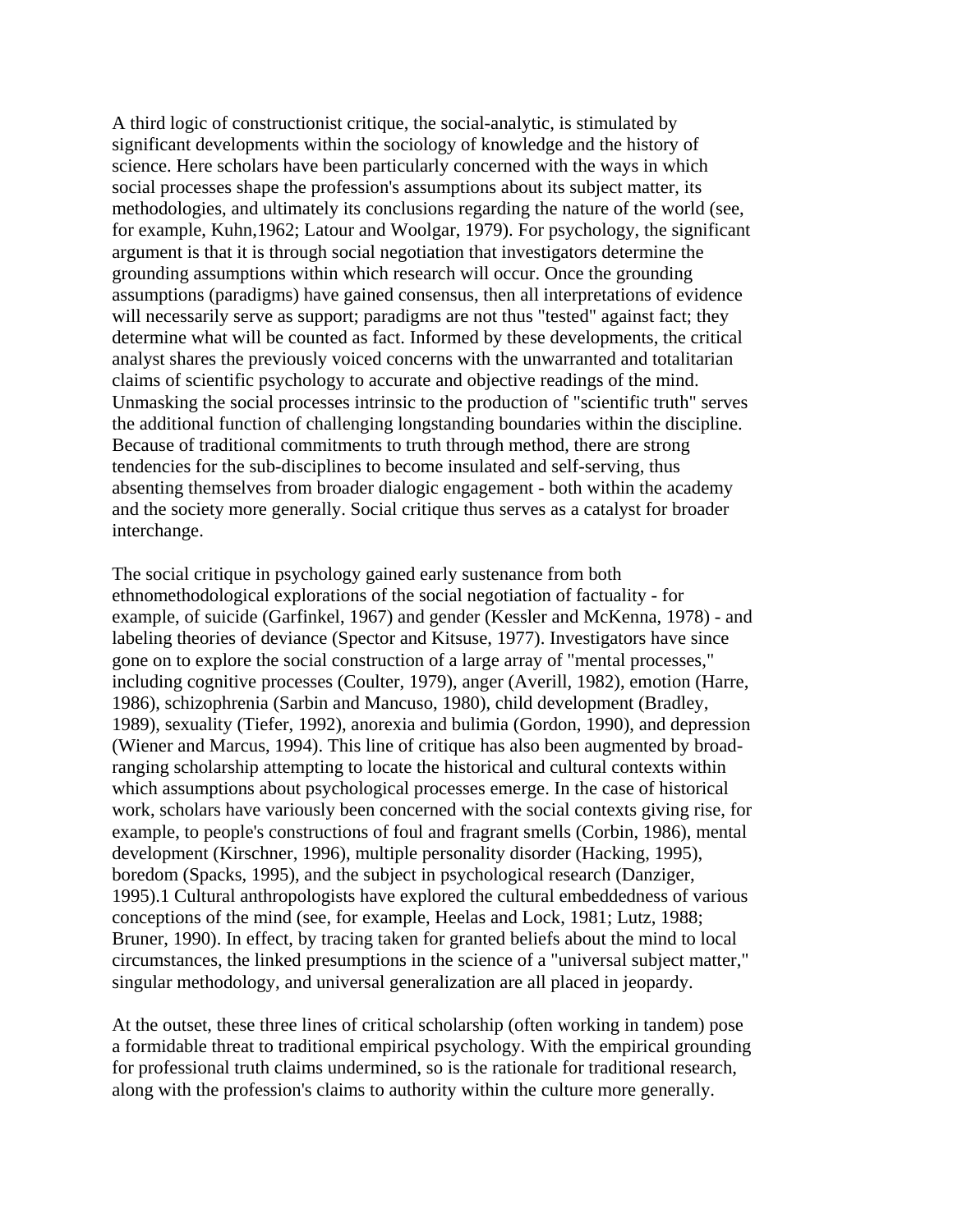Further, the critics themselves have often contributed to the sense of an impending elimination of psychological inquiry. The titles of works edited by Parker and his colleagues, for example, Deconstructing social psychology (Parker and Shotter, 1990), and Deconstructing psychopathology (Parker, et al., 1995) are apposite. However, such a funereal conclusion is without warrant. As earlier proposed, there is nothing within constructionist premises that necessarily argue for the elimination of any form of discourse. While constructionist critiques may often appear nihilistic, there is no means by which they themselves can be grounded or legitimated. They too fall victim to their own modes of critique; their accounts are inevitably freighted with ethical and ideological implications, forged within the conventions of writing, designed for rhetorical advantage, and their "objects of criticism" constructed within and for a particular community. The objects of their criticism are no less constructed than the traditional objects of research, nor do their moral claims rest on transcendental foundations.

There is more: Even by constructionist standards, a rationale for empirical research can be generated. One of the central arguments within constructionist metatheory is that language is not mimetic: That is, it fails to function as a picture or map of an independent world. Rather, it is reasoned, language operates performatively and constitutively; it is employed by communities of interlocutors for purposes of carrying out their relationships - including the local constitution of the real and the good. As I have argued elsewhere (Gergen, 1994), such a view does not obliterate empirical science; it simply removes its privilege of claiming truth beyond community. There is nothing in constructionist arguments, for example, that would call for an end to medical research. The constructionist would simply point out that its ontological categories along with the identification of "sickness" and "cure" must not be viewed as transcendentally accurate, but as byproducts of historically and culturally located, ideologically invested conversation, serving particular social functions. In the same way, psychologists may properly employ conceptions of mental process in empirical research, and indeed such research may be used to supplement processes of prediction within other sectors of the culture (for example, prediction of voting patterns, juror's preferences, or the rate of suicide). The constructionist claim is chiefly that there is no foundation for the addendum "is true" to the language used in these endeavors. Secondarily constructionism invites discussion of the political/ethical messages carried by the methods of research themselves (see, for example, Morawski, 1988).

As we find, the critical voice of the constructionist should not be viewed as liquidating. Rather, these lines of critical scholarship serve the useful functions of denaturalization and democratization. In their denaturalizing the "objects of research," along with methodologies, research reports, statistics, and resulting practices, critical inquiry first invites an appropriate humility. They function to curb the presumptuous claims to unbridled generality, truth beyond culture and history, and fact without interpretation, which have generated broad skepticism within the culture more generally, and yielded scorn more globally from those failing to share the premises. Simultaneously, such critiques function as a continuous invitation to the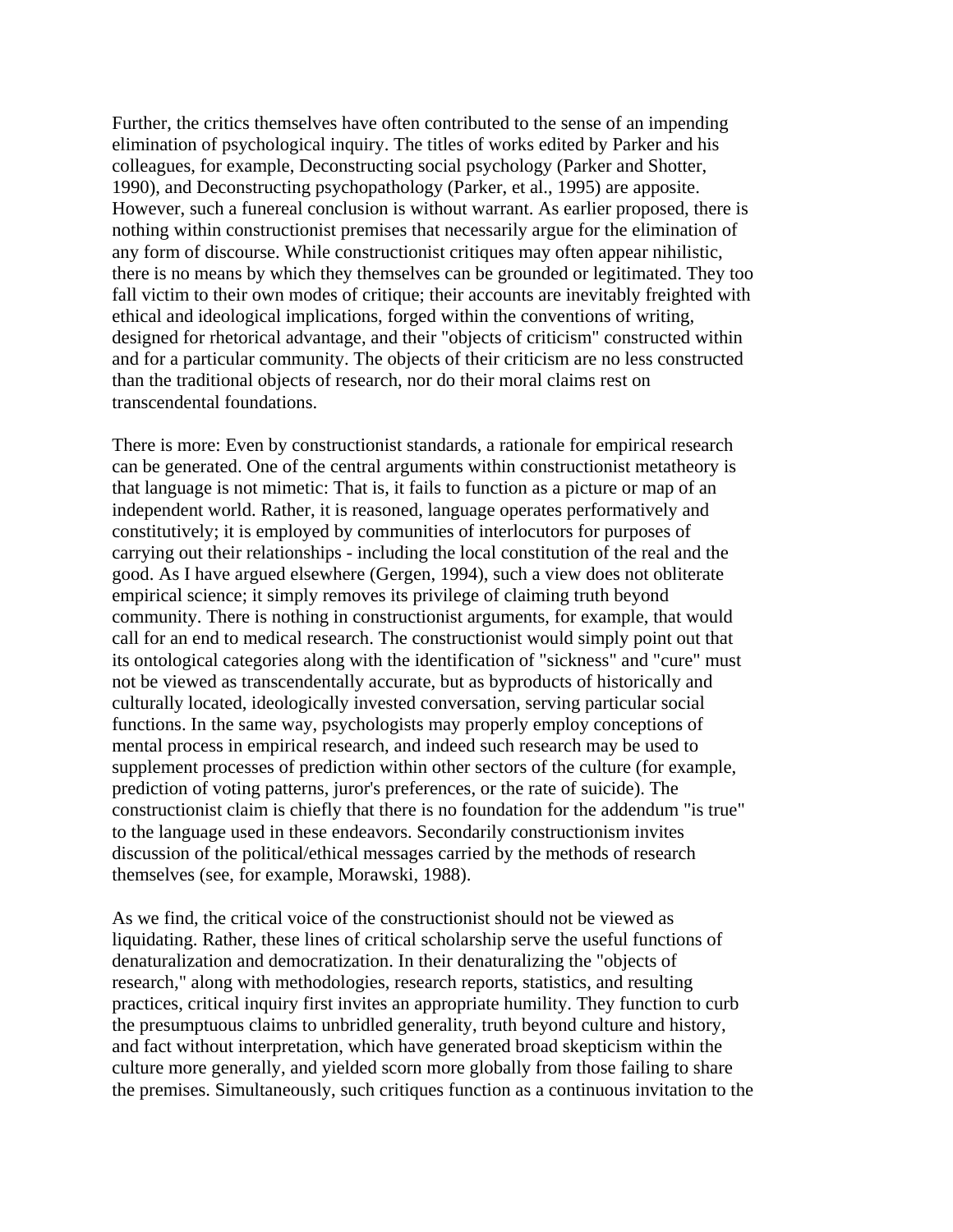psychologist to avoid the blinders of the singular explanation, and to expand the range of interpretive possibilities available to the profession and the culture. All that seems "clearly the case," could be otherwise. We shall return to this issue shortly.

In addition to the advantages of denaturalization, these forms of critique also favor a pluralist politics, both within the profession and with respect to the profession's relationship to its many publics. They operate to "level the playing field" within the profession, for example offering humanists, phenomenologists, feminists, and the spiritual, the same right to reason and results as behaviorists and cognitivists. They also open the profession to multiple voices from the culture more generally. Where psychology had largely been deaf to ethical and ideological misgivings concerning its conceptions, methods, and societal effects, critical scholarship welcomes such inquiry into the professional forum. This pluralization of voices is especially important, inasmuch as the assumptions of empirical psychology offer no means of self-examination save through their own premises. Finally, efforts to denaturalize and democratize invite a dialogic relationship between the profession and its many publics, forms of interchange that should not only serve to render professional work more intelligible, but enhance the applicability of professional work for the public good. In effect, when its threatening rhetoric is removed, we find constructionist critique serves to strengthen psychological inquiry in significant degree.

# **Revitalization and Enrichment**

As I have argued, there is nothing within a constructionist metatheory that necessarily militates against empirical work in psychology. By the same token, constructionism itself does not prohibit the entry of any term into the lexicon of mental life. In this sense, critics of constructionism who complain of its tendencies to denigrate or obliterate the self (Osbeck, 1993; Harre and Krausz, 1996), or agency and uniqueness (Fisher, 1995), or to privilege the social over the material (Michael, 1996), mistake the metatheoretical orientation for a foundational ontology. Constructionist metatheory neither denies nor affirms the existence of any such "entities" or "processes." The question is not the existence of the putative referents of various explanatory or descriptive terms; constructionism simply obviates issues of fundamental ontology in favor of questions about interpretive functioning within communities. In the same way, psychology's traditional discourses of cognition, emotion, motivation, and mental disorder and the like, are not antagonistic to constructionist metatheory. Rather, for the constructionist, these are simply representative forms of constructing the person within an evolving professional community, forms that bear a close and interdependent relationship with common modes of discourse within contemporary culture (see for example, Cushman, 1995).

For the professional psychologist, mental discourses have a high degree of communicative utility. Indeed, without shared discourses of this kind there would be nothing to intelligibly call "a profession." However, given the legitimacy of a tradition valued by its constituents in this way, constructionist metatheory does invite a range of provocative deliberations. Among them, what forms of psychological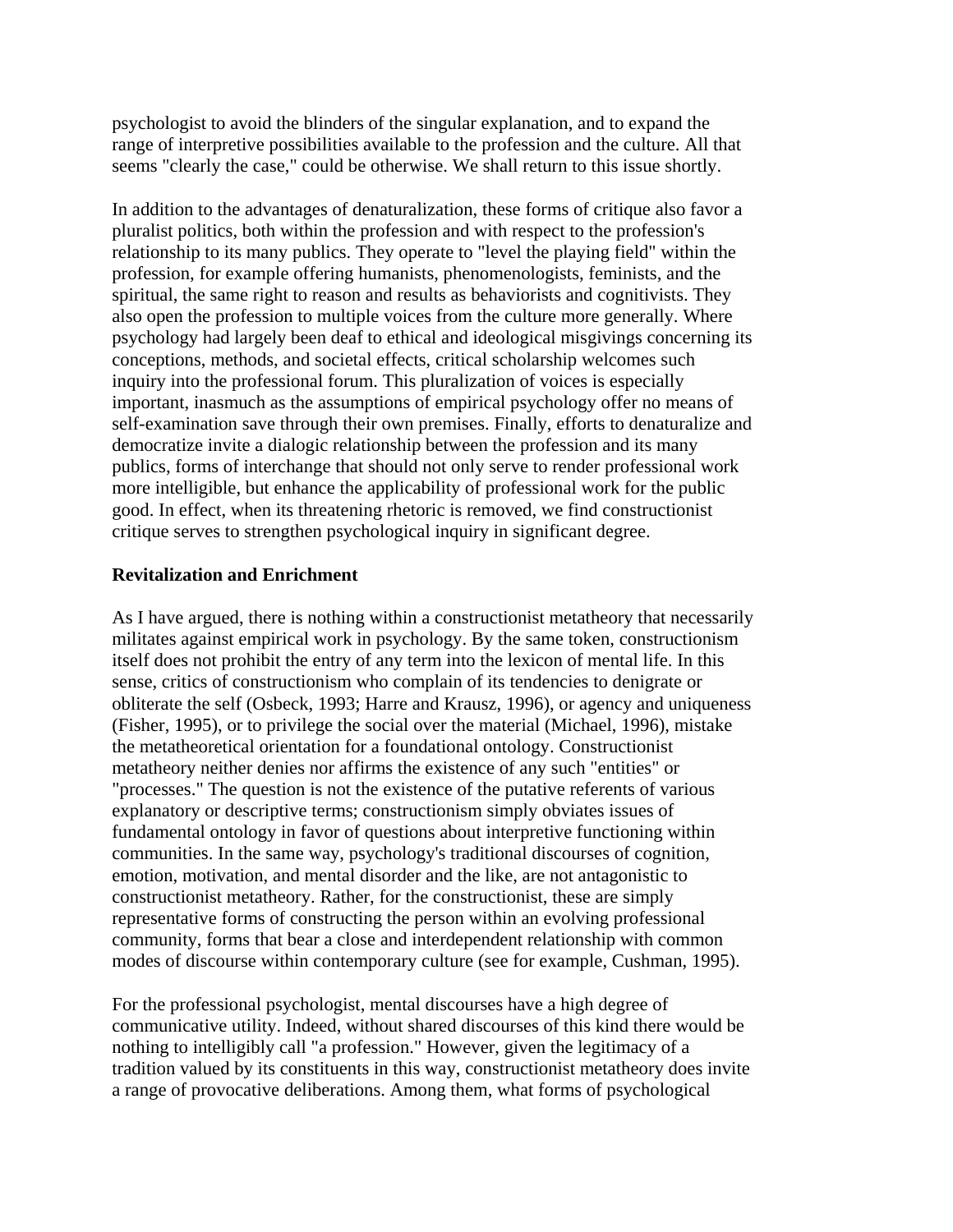discourse are to be favored, and for what purposes? For whom are these languages useful and for what kinds of projects? Do current investments primarily benefit the constituents of the professional community; are they possibly injurious to the recipients of such designations? To the extent that professional discourse is appropriated by the culture, what kinds of policies, institutions, or individual actions are favored? What forms of cultural life are rendered invisible or obliterated? And, given the potential of such discourses to contribute to societal transformation, what new or revived forms of discourse are invited?

It is in this domain of dialogue that we locate a second major orientation to psychological inquiry favored by a constructionist standpoint. While deliberations on the utility of current pursuits is essential, constructionism also frees the investigator to suspend the taken for granted ontologies of the profession. The impetus toward univocality ("unified psychology") is modulated. With the bounds of interpretation thus expanded, the scholar is invited to explore the penumbra of emerging intelligibility, forms of possible but unrealized articulation. I am not speaking here of a myopic accumulation of "psychobabble," but rather, of the careful and caring development of psychological discourse keyed to specific cultural (moral/political) ends. If psychological language is used by persons for carrying on cultural life, then new forms of language invite alternative futures. Alternative conceptions of mental may favor forms of life more promising to many people than the currently obvious and unquestioned. In this case the scholar abandons the problematic role of describing "what is the case," and sets out to forge languages favoring what may become. Detached observation gives way to what we may view as a poetic activism.

Yet, while constructionism removes the weight of existing ontologies, movement into meaning can scarcely proceed outside the traditions of any community. A discourse created outside the textual histories of any culture would not only fail to communicate, there would be no practices to which it was relevant. No cultural work would be achieved. It is in this respect that so much of the discourse generated within isolated academic enclaves is elsewhere discredited as "mere jargon." In effect, the construction of new meanings must draw from extant traditions without duplicating them. It is useful here to consider the potentials for discursive enrichment as drawing first on traditions within the home culture (historical archeology) and second, on alterior traditions (cultural exegesis).

At the outset, the challenge of discursive enrichment places a premium on sustaining the various traditions in psychology that have otherwise been suppressed by the dominant discourses. For example, the humanist tradition has been largely ignored within the major texts of the profession. Yet, while problematic in its dualism and its individualism, the demise of the humanist language of intention serves as a threat to cherished cultural institutions (e.g. democracy, ethics). Similarly, while phenomenological theory was virtually obliterated with the early rise of behaviorism, abandoning the language of subjective experience removes from the culture a significant reason for valuing human life. The resuscitation of these languages in terms of contemporary theoretical and cultural dialogues - humanist on the one hand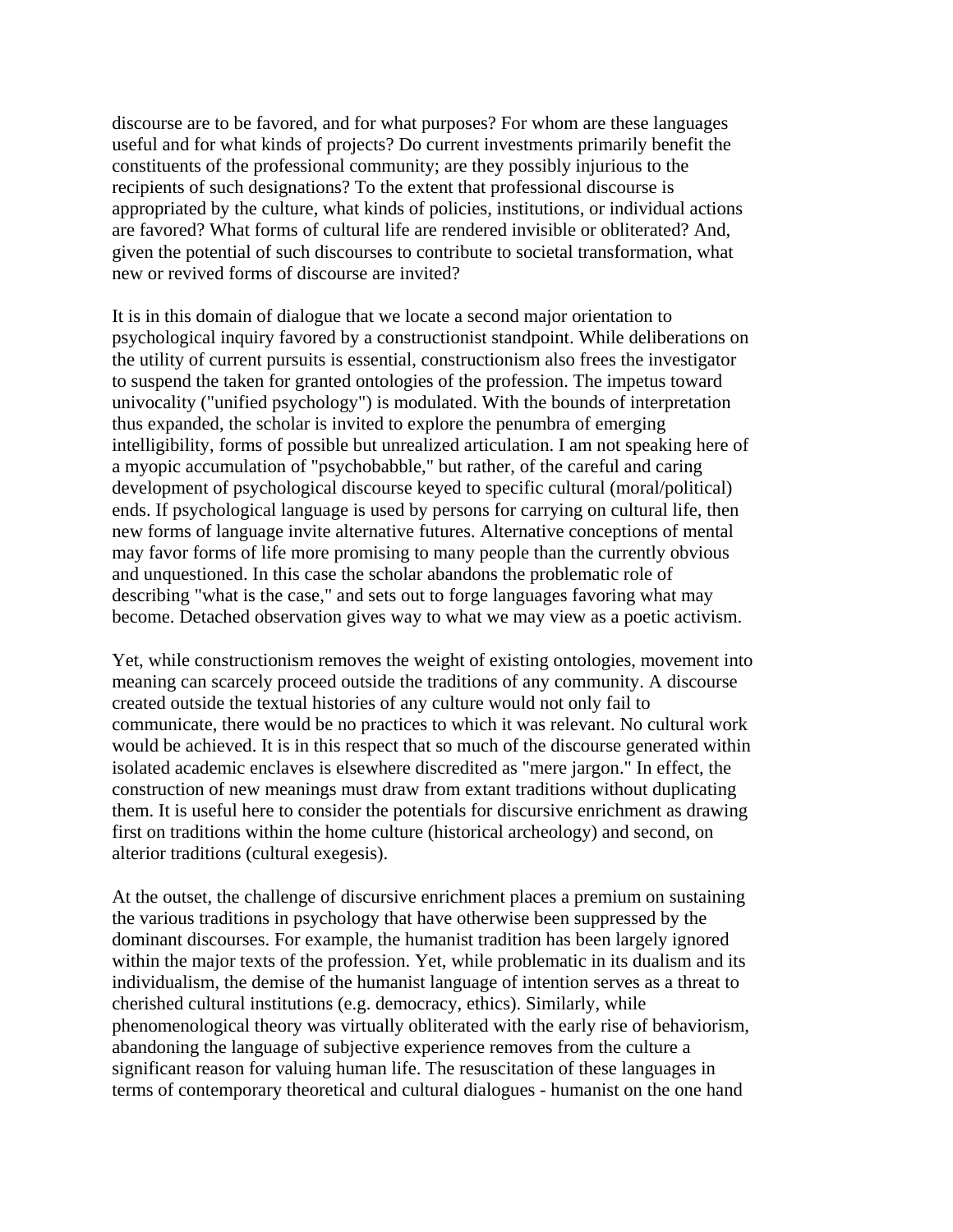(see for example, Rychlak, 1988), and phenomenological on the other (see for example, Polkinghorne, 1988) - seems a highly valuable undertaking. Similarly, a vital expansion of resources is represented in the attempt by psychologists to revive the hermeneutical tradition (cf.Messer, Sass, and Woolfolk, 1988; Addison and Packer, 1989), once essential to the very concept of psychology as a Geisteswissenschaft. Hermeneutical deliberations serve the valuable function of thwarting the modes of depersonalization so common to the empirical research tradition.

I find much to be credited, as well, in work that draws from our traditions in such a way as to expand the range of "valuing discourse." The psychological profession has been so captivated by the instrumentalist ethos and its emphasis on problem solving, that its primary offering to the culture has been a discourse of deficit (Gergen, 1994, Chpt. 6). The massive and ever-expanding terminologies of mental illness, for example, all function as means of placing social identity at risk. As the discourse is placed into action, it discredits, divides and distances. Vitally needed, then, are discourses inviting people into more valued modes of being, ways of constructing self and others that add to the sense of well-being and human welfare. Among the important contributions of this kind I would place early attempts to reconstruct women's psychology in a more empowering register (Gilligan, 1982; Belenky, et al. 1986), Lifton's (1993) conception of the protean self as a source of resilience, Csikszentmihalyi's (1990) construction of the "flow" experience, and the emerging interest in wisdom (Sternberg, 1990). In spite of their realist predelictions, in each case the theorists draw from traditions outside the mechanistic - and sustain and enrich languages that invest persons with special gifts, potentials and powers.

Other work disposed toward the positive register is more directly informed by constructionist metatheory. Here scholars are less likely to delineate a specific mode of psychological being, as they are to argue for expanding possibilities of constructing self and others. For example, Averill and Nunley (1992), in a volume intended for a non-academic readership, argue for the possibility of leading an "emotionally creative" life, one that takes into account the socially grounded character of emotional expression. In their volume, Constructing the Life Course Gubrium, Holstein and Buckholdt (1994) abandon the traditional view of epigenetic trajectories of development, and explore the possibilities for collaborative construction of individual futures. This same orientation toward the creative use of construction now pervades a large domain of therapeutic theory and practice (see for example, White and Epston, 1990; Weingarten, 1991; McNamee and Gergen, 1993; Anderson, 1996).

These are but a sampling of illustrations of the way in which scholars can draw from existing cultural dialogues to crystallize ontologies of the person, intelligibilities that are more fully "actionable" than the formalisms of the academy, and which explicitly carry with them implications for cultural transformation. The potentials for such poetic activism have scarcely been explored. Spiritual traditions, for example, are enormously important within the culture, but have been generally eliminated from the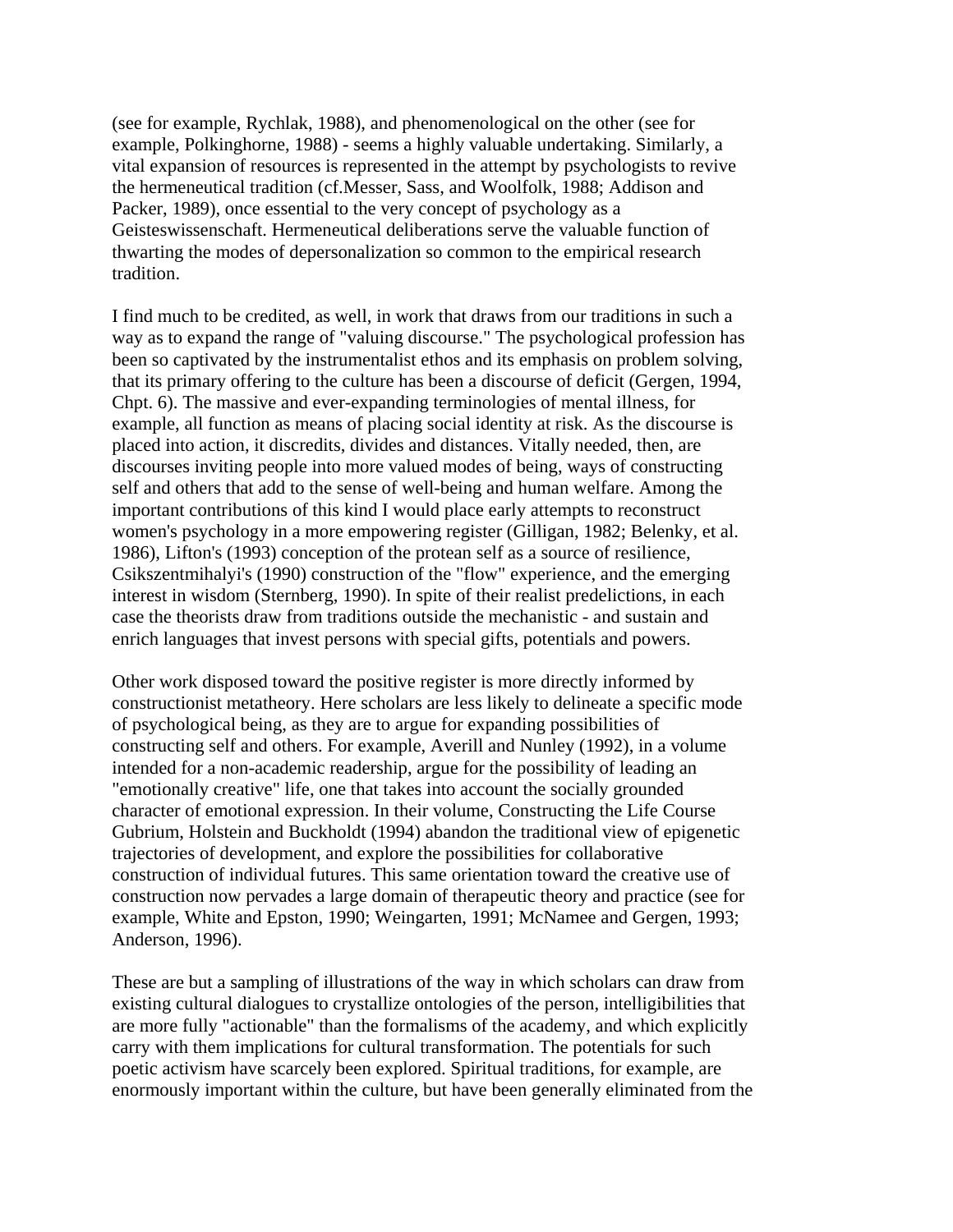psychologist's vocabulary. Further, the range of actionable vocabulary and narrative should be enriched by alterior traditions, from textual histories beyond the West. Slowly we begin to realize the potentials of Indian writings on the mind (see for example, Paranjpe, 1984), Confucianist conceptions of self (Tu Wei-ming, 1985), and Mestizo concepts of the person and mental health (Ramirez, 1983). This process of cross-fertilization is but in a fledgling state, and much to be welcomed from a constructionist perspective.

As we see, the second orientation to psychological inquiry favored by constructionism stresses the resuscitation and refurbishment of psychological intelligibilities for purposes of augmenting the discursive resources of the culture. The attempt, then, is to enrich psychology in ways that may favor positive transformations of society. Yet, in the same way that we found limits to constructionist critique, a reflexive moment is also required in the present case. Three issues demand particular attention. At the outset, the present proposal may smack of the disingenuous. If constructionism abolishes all foundations or ultimate warrants for propositions about persons, the critic may advance, then wouldn't subsequent attempts to "describe and explain" - as in the above - stand empty ("mere words"), or worse, operate as forms of propaganda? Why should the psychologist engage in such efforts? And, what difference would there be between the psychologist's pronouncements on "flow," "protean potentials," "wisdom" and the like and the priest's accounts of god or the spiritual life? In reply, there would be little reason for the constructionist scholar to plump for these intelligibilities on any foundational grounds. The accounts of the person would not be favored because they "are true," but rather, because as intelligible interpretations they offer significant options for action. The theorist need not suffer the loss of confidence, nor the self-loathing accompanying duplicity, any more in speaking of "psychological process" than in calling a "foul ball" at a baseball game, or declaring child molesting evil within his/her community. Confidence and the sense of authenticity are born of communal participation as opposed to grounding in "the true," or "the real." In this sense psychological theory is no more or less true than spiritualism or physics. Cultural intelligibilities sprout in many soils. However, the tradition of mental accounting is a rich and significant one, in many ways pivotal for the major institutions of the West. The importance of considered, creative and communal attention to its further elaboration can scarcely be overestimated.

The second problem concerns the problematic traces of pragmatism implied by the present arguments, and most pointedly the instrumentalist interpretation of pragmatism. As I have argued, constructionism invites the scholar to consider the societal utility of psychological theory, and bring into being conceptions favoring certain social ends as opposed to others. This would seem to thrust the theorist into the role of grand strategist, attempting to provide tools to the society for constructing itself in the image favored by the theorist. The theorist functions instrumentally to create desirable effects in the social world. Yet, while allying itself with the pragmatist tradition, the instrumentalist conception of the pragmatic is not a congenial companion to constructionism. The instrumentalist view is largely an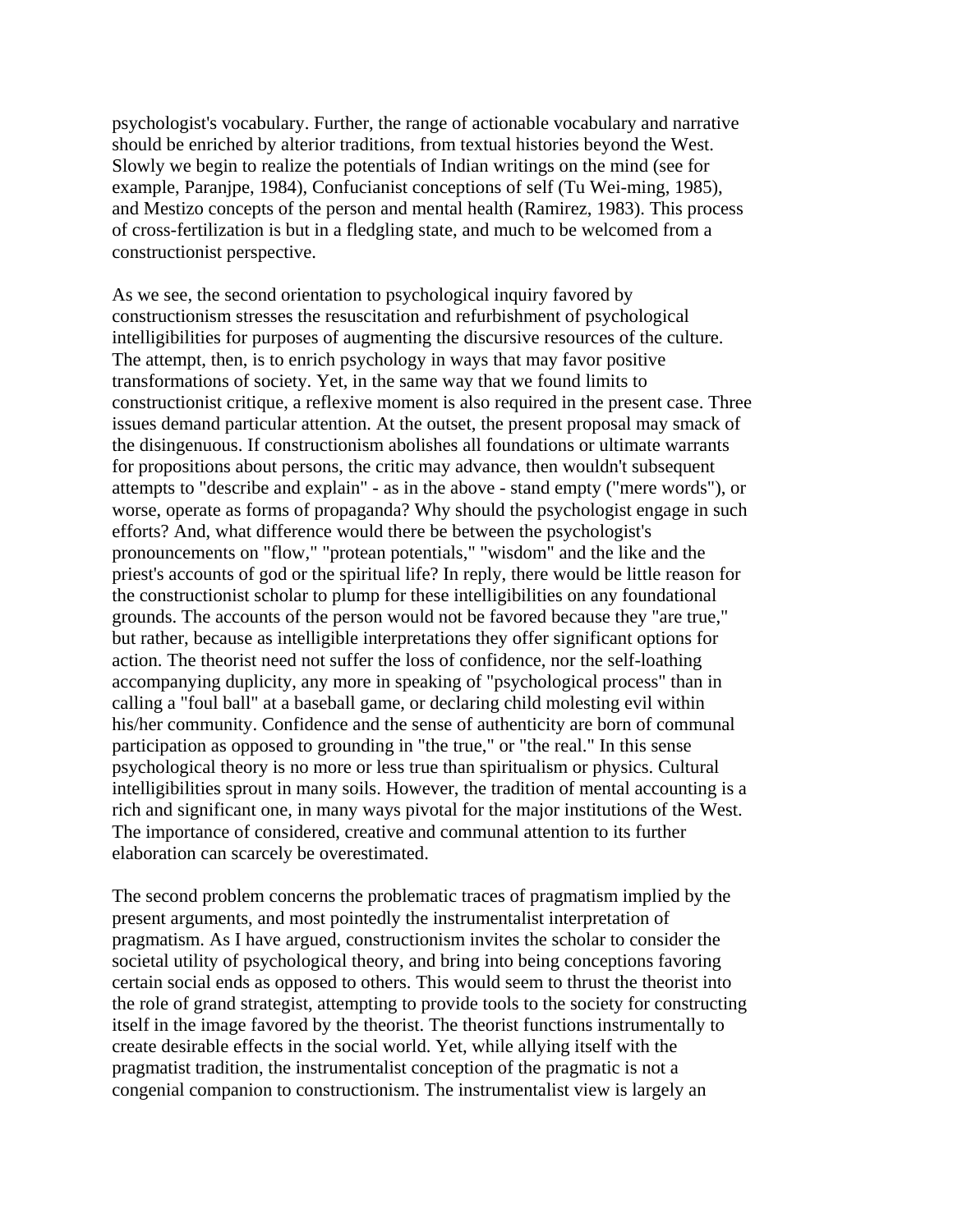outgrowth of individualism, and most particularly, the assumption that individuals are rational and autonomous decision makers operating to achieve their personal goals. However, constructionism not only fails to objectify the person as a rational agent, but when its conceptual implications are extended it favors a view of human action quite at odds with the traditional view. Although we shall treat this view shortly, the important point in this context is to appreciate the difference between a constructionist and an instrumentalist concept of the pragmatic. Constructionism's particular emphasis is on meaningful action embedded not within individual minds but within more extended patterns of interchange. Thus, meaningful action is always consequential in the sense of bearing an interdependent relationship between what preceded and what follows. By virtue of convention, one's actions thus sustain and/or suppress that which has been, and simultaneously function to create a present with future ramifications. Precisely what these "ramifications" are is open to continuous negotiation, which negotiation itself functions pragmatically in this more relational sense (see also Botschner, 1995).

Finally, the critic might locate within these proposals a "transformationist bias," that is, a continuous championing of the new, the expanded and the revolutionary as opposed to the accepted, the traditional, and secure. Surely this is the dominant subtext of the above. However, this bias must be seen against the backdrop of the current context, both intellectual and cultural. To the extent that western psychology is largely a child of cultural modernism (Gergen, 1991), and cultural modernism has achieved broad ascendance - its premises now grounding most of the culture's major institutions - then a psychology that simply contributes to the status quo has little to offer the culture. It functions as an elfin voice in a mighty chorus. Constructionism itself is not antithetical to tradition; indeed, tradition is essential to the construction of all meaning. However, to the extent that one wishes to participate in a profession that plays a significant role in augmenting or expanding or augmenting the culture's resources, constructionist arguments can lend strong support. In effect, there seems less to be gained in the present era through duplication of longstanding intelligibilities as opposed to catalytic conceptualization.

#### **The Social Reconstruction of the Mind**

There is a third orientation to psychological theorizing advanced by constructionist writings, an orientation to which the preceding arguments serve as important antecedents. As we have seen, significant criticism has been directed toward traditional psychology for its implicit support of individualist ideology and institutions. As it is variously reasoned, tracing human action to psychological sources sustains a view of persons as fundamentally isolated, self-gratifying, and selfsufficient. From the traditional standpoint, relationships are artificial byproducts of otherwise autonomously functioning individuals; the social is secondary to and derivative of the personal. As such conceptions are played out in cultural life, critics argue, they naturalize alienation, self-absorption, and a conflict of all against all. Coupled with this critique, however, is the second logic developed above, namely that a major aim of scholarship from the constructionist standpoint should be the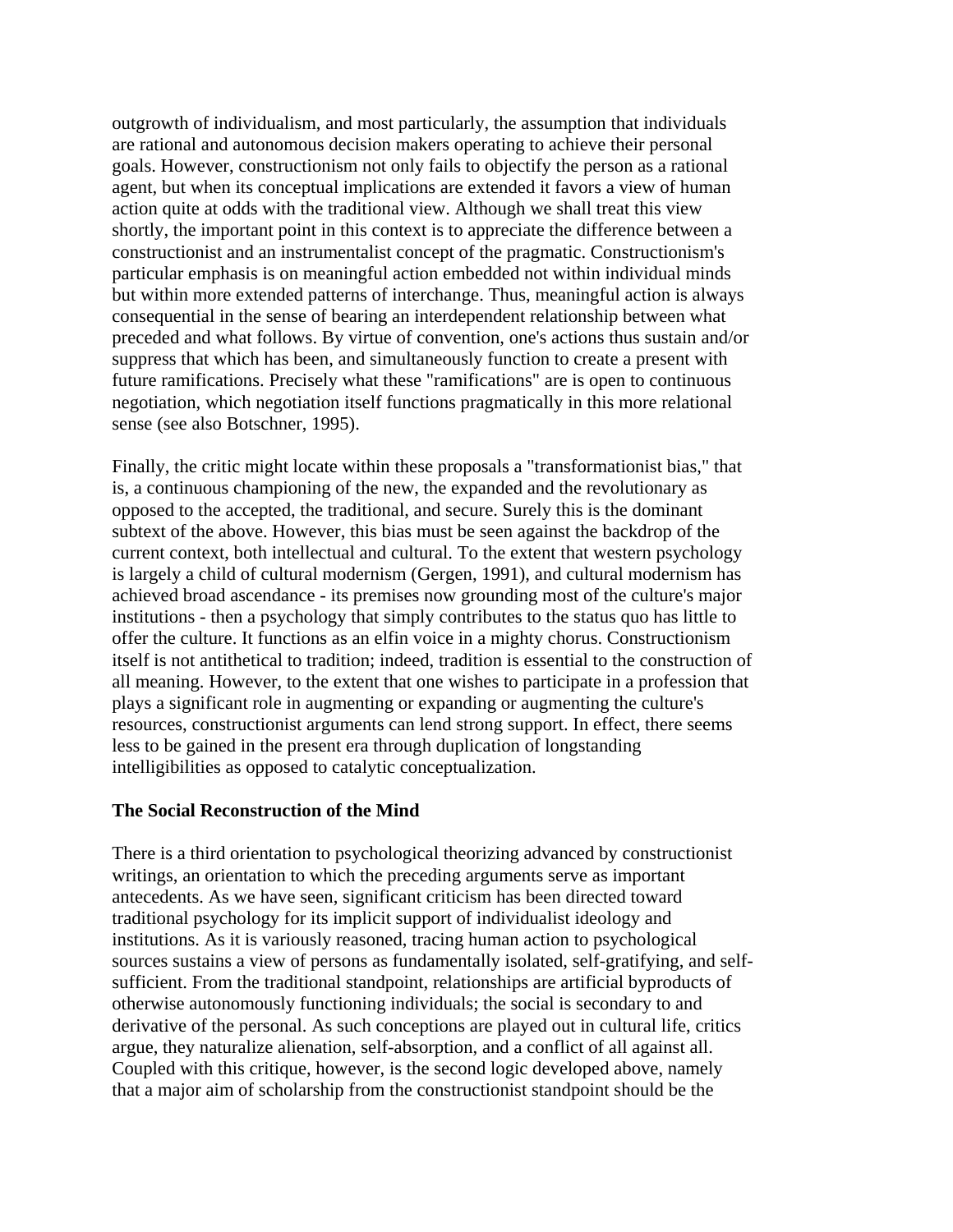enrichment of cultural resources. In particular, through the development of new ontologies, alternative and possibly more promising avenues of action within the culture may be opened. As these lines of argument are compounded, they conduce to investments in reconceptualizing the individual in other than individualistic terms.

There are many forms which such reconceptualization might take - ecological, social structural, and social evolutionary among them. However, specifically invited by social constructionist metatheory, is the social reconstitution of the individual. That is, within the many dialogues making up the constructionist movement, the social is given primacy over the individual. Significant attention is given, for example, to language, dialogue, negotiation, social pragmatics, conversational positioning, ritual, cultural practice, and the distribution of power. As earlier advanced, constructionist theorists are scarcely obliged to reinstantiate a constructionist metatheory in their scientific/scholarly accounts of the world or persons. In this respect the metatheory dictates nothing. However, because constructionist metatheory implies an alternative to the individualized conception of human action, there is good reason for exploring its potentials in developing more social or relational accounts of the person. In effect, the third constructionist orientation to the psychological world is to reconstitute it as a domain of the social.

Of course, attempts to conceptualize the individual as a social actor have long been fixtures on the intellectual landscape (see Burkitt's 1991 review). Current constructionist attempts must be viewed as extensions of this tradition. At the same time, there are important differences among current theorists, differences with respect to their affinity to central constructionist tenets. For analytic purposes it is useful to consider a continuum of conceptualizations, varying in terms of their congeniality with traditional individualism and its close alliance with empiricist metaphysics as opposed to the primacy of relationship implicit within constructionist writings. Let us first consider the more conservative pole. Characterized by a deep respect for existing traditions, we find conceptualizations of the social self which 1) place a strong emphasis on specifically psychological states or processes, 2) presume the reality of their subject matter (beyond cultural premises), 3) rely on or attempt to establish foundations for further exploration and understanding, 4) treat the language of analysis as correspondent with nature, and the concomitatant role of the scientist/scholar as informant to the culture, and 5) treat the scientific/scholarly effort as politically/ideologically neutral. For purposes of comparison and evaluation, let us first consider social reconceptualizations retaining such traditional tendencies.

# **Individuals as Cultural Carriers**

The nativist-environmentalist binary, around which most of the major debates in psychology have revolved over the century, furnishes the germinating context for the one of the most important attempts at socially reconstituting the self. That persons are influenced by their cultural surrounds has virtually served as a theoretical truism for psychology. This was most obviously the case during the hegemony of behaviorism, but even the nativistically oriented cognitivists have been unable - lest they sink on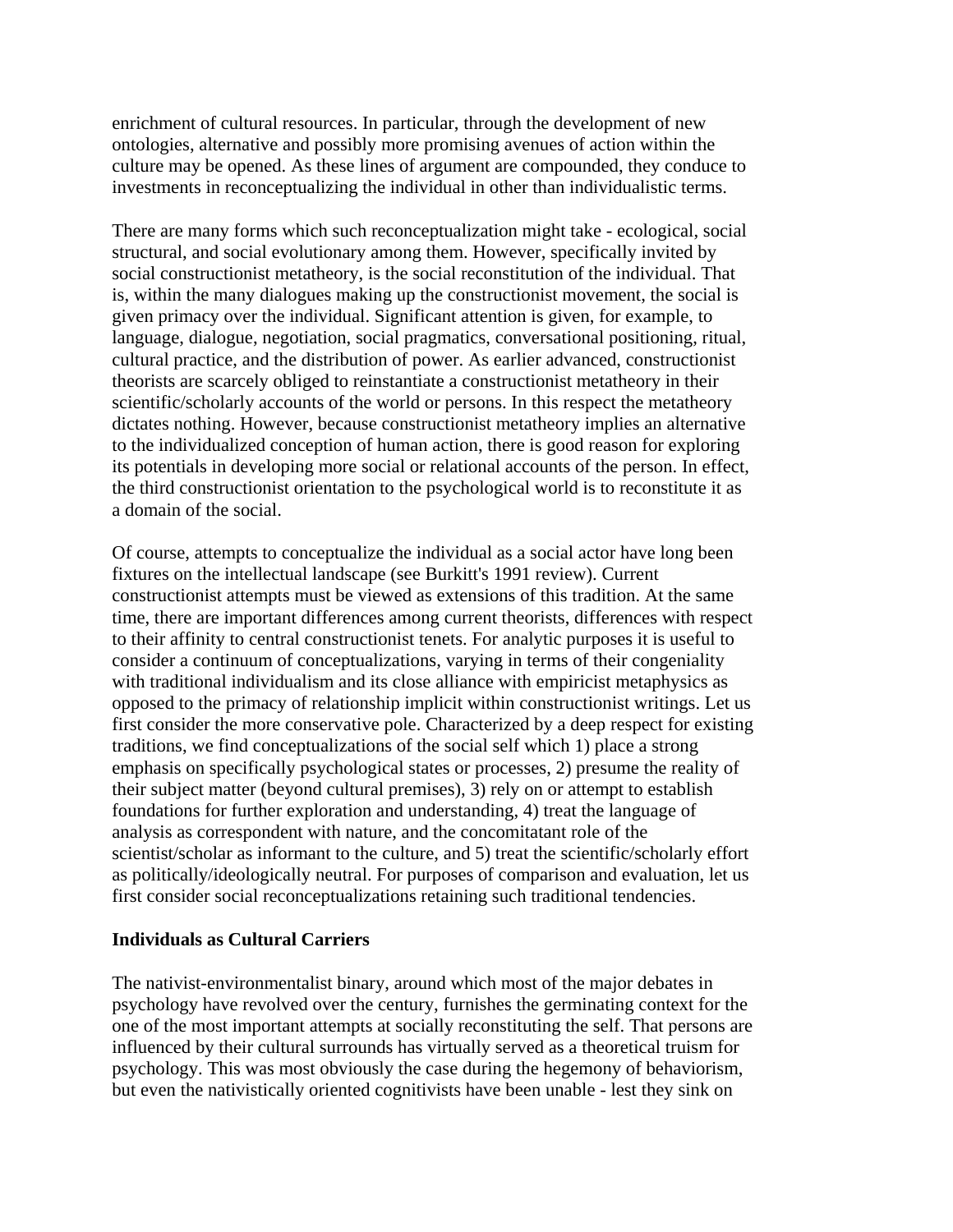the shoals of solipsism - to abandon this conceptual mooring. Yet, the manner in which social reconstructions of the individual have extended this tradition form a dramatic disjunction with both behaviorist and cognitivist formulations. In both these cases the strong presumption prevails that the individual is endowed with certain psychological structures or processes. For the behaviorist the environment may stimulate or inform the internal conditions; for cognitivists the external conditions provide raw resources for cognitive appropriation. In neither case is the mental fundament itself produced, extinguished or transformed. It is precisely this move that characterizes a range of recent attempts at social reconstitution. As it is variously reasoned, it is not the self-contained individual who precedes culture, but the culture that establishes the basic character of psychological functioning.

Not only does this family of attempts benefit from the environmentalist tradition, but in most cases significant linkages are forged with theories from psychology's past. For example, Bruner's highly influential work (1990) draws sustenance from Vygotsky, Bartlett, Mead, and a host of other significant psychological figures in proposing that "it is culture, not biology, that shapes human life and the human mind, that gives meaning to action by situating its underlying intentional states in an interpretive system." (p. 34) In contrast, James Gee (1992) squeezes support from myriad linguistic and cognitive contributions to argue that "the individual interprets experience by forming 'folk theories,' which together with nonlinguistic modules of the mind, cause the person to talk and act in certain ways..." (p. 104) Related attempts to "socialize" the self have drawn significantly from George Kelly (Neimeyer and Neimeyer, 1985), Freud (Freeman, 1993), and object relations theory (Mitchell, 1993).

For illustrative purposes, let us consider Harre and Gillett's (1994) comprehensive account of the individual as cultural carrier. Although specifically disavowing dualism, the hypothetico-deductive program, and laboratory experimentation, the volume rapidly moves on to discuss the nature of psychological states and conditions. "Concepts," we learn, are "the basis of thinking, and are expressed by words." (p.21) Further, "we must learn to see the mind as the meeting point of a wide range of structuring influences..." (p. 22) The authors then proceed to describe processes of thought, "cognitive systems that can cope with the complexity and variety of realworld experiences..." (p. 79), the individual as an agent of his/her actions, experience, and perception The reality of these various processes is never in question, nor is their function in dealing with "the world as it really is...not just as one might wish it to be." (p. 49) Further, a full chapter ("Discourse and the Brain") is devoted to linking these mental processes to neural networks. Discussion of brain function serves the additional function of lodging the analysis in "established knowledge," that is, giving it foundations. It is the avowed effort of the volume to establish the basis for a "second cognitive revolution." That the analysis is attempting to illuminate the truth of human functioning is a supposition never subjected to reflective scrutiny. Throughout, the authors position their own discourse as truth carrying, with the reader interpellated as unenlightened audience. Nor is the volume viewed as ideologically invested. Its primary aim is to inform the reader of the nature of human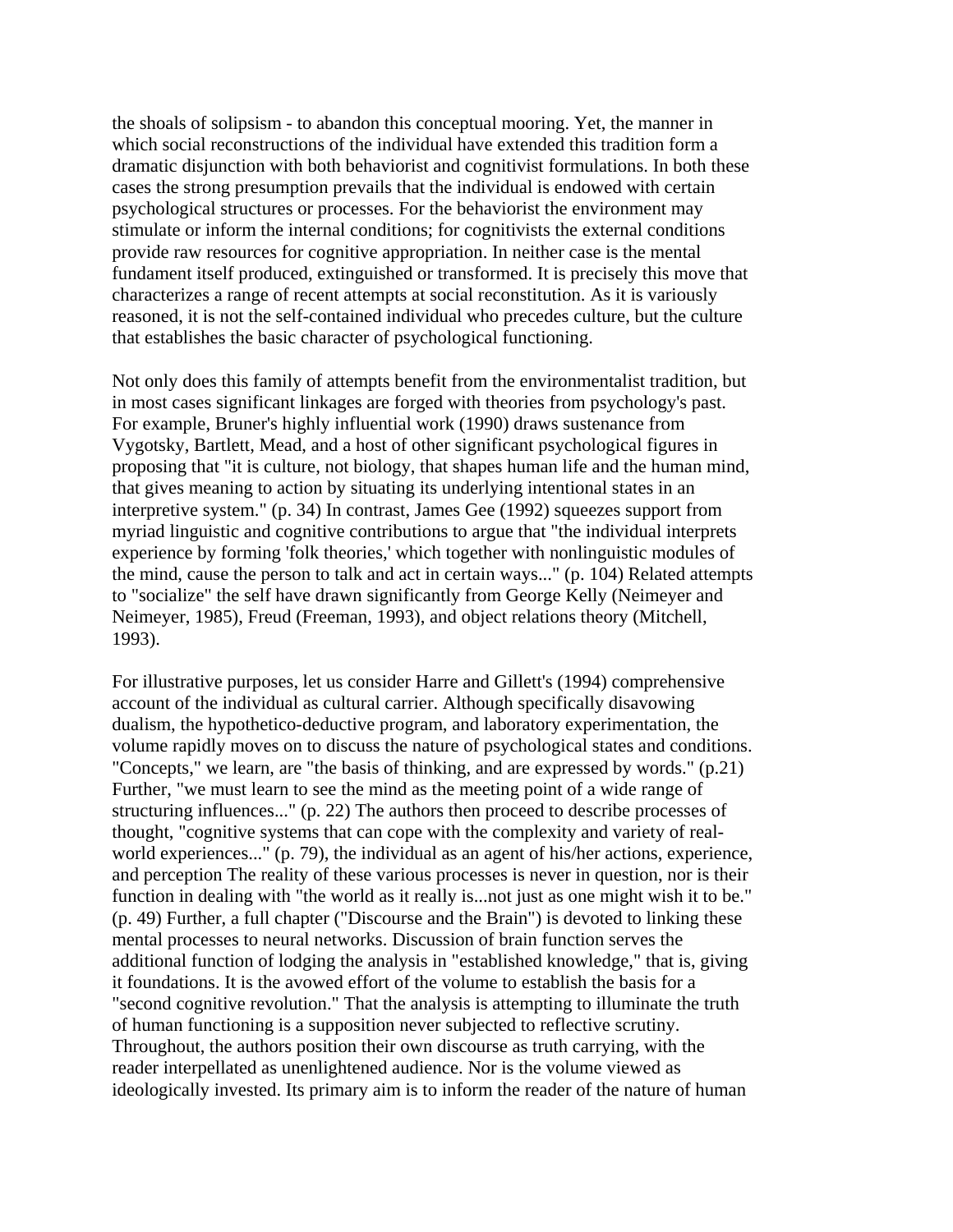action, to "make the main tenets and some of the research results of discursive psychology easily available." (p. viii).

These varying attempts to conceptualize individual process as derivative of social process represent an important step toward refiguring psychology's conception of the person. And, while many constructionists find this explanatory orientation still too conservative, its very resonance with the preceding tradition may serve as its most important rhetorical asset. The views are innovative, but not radically disruptive; they invite existing intelligibilities and skills into dialogue rather than undermining them; they are collaborative rather than condemning. Is there reason, then, for seeking alternatives to the metaphor of individual as cultural carrier? Many would argue affirmatively. By their very familiarity, such orientations run the risk of full absorption into the existing traditions. They too easily become candidates for empirical evaluation, with such assessment implicitly reinforcing a dualist metaphysics that must, in the end, eschew these very conceptions. For the metaphysics of empirical assessment presumes the existence of a scientist who can claim truth beyond culture, comprehension beyond "folk psychology," universality rather than historicity. If these theories of mind as cultural carrier are candidates for truth, then they must in the end, necessarily be falsified.

This is not the only reason for pressing the boundaries of intelligibility past the view of persons as cultural carriers. On the conceptual level, these views leave difficult problems unanswered. The paramount question, as to how cultural understandings can be acquired by the individual, remains theoretically intractable. As I have argued elsewhere (Gergen, 1994, Chpt.5), the problem is insoluble in principle. If mental process reflects social process, then the acquisition of the social must proceed without benefit of mental processing. If mental process is required in order to understand the social, then the mental must precede the social. The social view of the individual collapses. Further, many constructionists find such accounts insufficiently reflexive, not only by virtue of the hierarchies created in their claims to authority, but in their insensitivity to the ethical and political implications of their work. Alternative revisionings of the person are thus invited.

# **Individuals as Culturally Immersed**

A second and smaller family of social reconstitutionalists is less obviously linked to the traditional assumptions of the field. Focal attention shifts in this case from expositions of psychological process itself to characterizing self within ongoing relationships, from internal residues of cultural experience to ongoing social process from which individual functioning cannot be extricated. In such accounts, the selfother (individual/culture) binary is virtually destroyed. For theorists of this stripe, traditional psychology offers few conceptual resources (selected offerings of Harry Stack Sullivan and of Vygotsky notwithstanding); other traditions must be located. For example, Edward Sampson draws significantly from both Wittgenstein (1953) and Bakhtin (1981, 1986) in arguing that "all meaning, including the meaning of one's self, is rooted in the social process and must be seen as an ongoing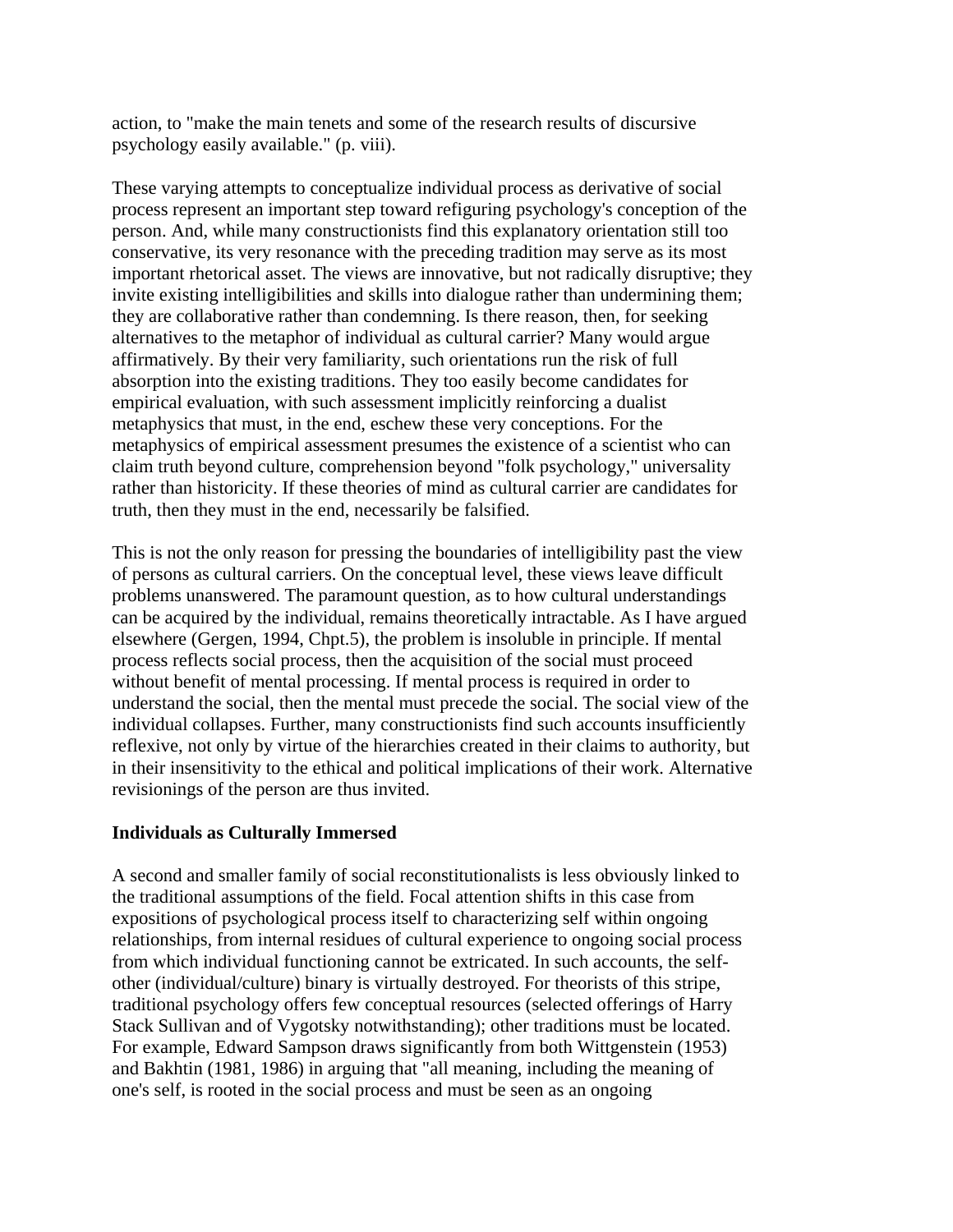accomplishment of that process. Neither meaning nor self is a precondition for social interaction; rather, these emerge from and are sustained by conversations occurring between people." (p.99) In his development of a "rhetorically responsive" view of human action, Shotter (1993) expands the range of relevant contributions to include Vico, Valosinov and Garfinkel. Shotter is concerned with the way "responsive meanings are always first 'sensed' or 'felt' from within a conversation, ...and amenable to yet further responsive (sensible) development"." (p.180).

In this context, Hermans and Kempen's (1993) volume, The dialogical self, meaning as movement, provides an instructive contrast to the Harre and Gillett analysis. The extensive accounts of mental process in the latter work can be compared with the sotto voce analysis of mind in Hermans and Kempen. For example, for these authors, emotions are "rhetorical actions," and agency is a byproduct of participation in a dialogic relationship. This more sparing account of mental process is a congenial companion to muted realism. The authors are also sensitized to the function of metaphor in guiding their theoretical account (pgs. 8-10), acknowledging that their discussion of mental process is based on the metaphor of the narrative (Chpt. 2). Eschewing the attempt to furnish foundations, they propose that "The main purpose of this work is to bring together two familiar concepts, dialogue and self, and combine them in such a way that a more extended view of the possibilities of the mind becomes visible."(p.xx) And, while occasionally weaving data into their analysis, their use of evidence is not intended to finalize the discussion. Rather, "we want to present some empirical explorations that serve as illustration of our more extensive theoretical and conceptual discussions." (p.xx)

Hermans and Kempen do little to articulate the social/political consequences of their account; they are far more invested in the contribution their work makes to the academic community than to the more general ethos of politics. More telling here are Sampson's (1993) and Shotter's (1993a) societal sensitivity. Sampson's analysis is specifically dedicated to a "celebration of the other," and the potential of such a formulation for undermining power and reducing suppression. Shotter (1993a) is deeply concerned with the political dimension of everyday interaction, and with using psychology to give marginal voices a broader space of expression.

# **The Relational Constitution of Self**

Although a dramatic contrast to traditional psychological theorizing, and substantially more congenial with constructionist metatheory, there is yet a third orientation more radical than cultural immersion formulations. As indicated, constructionist metatheory traces ontological posits to language, and language to processes of relationship. By implication, all that may be said about mental process is derived from relational process. If this view is pressed to its extreme, one is invited explore a terrain of theoretical intelligibility in which mental predicates never function referentially, and social process serves as the essential fulcrum of explanation. That is, we may envision the elimination of psychological states and conditions as explanations for action, and the reconstitution of psychological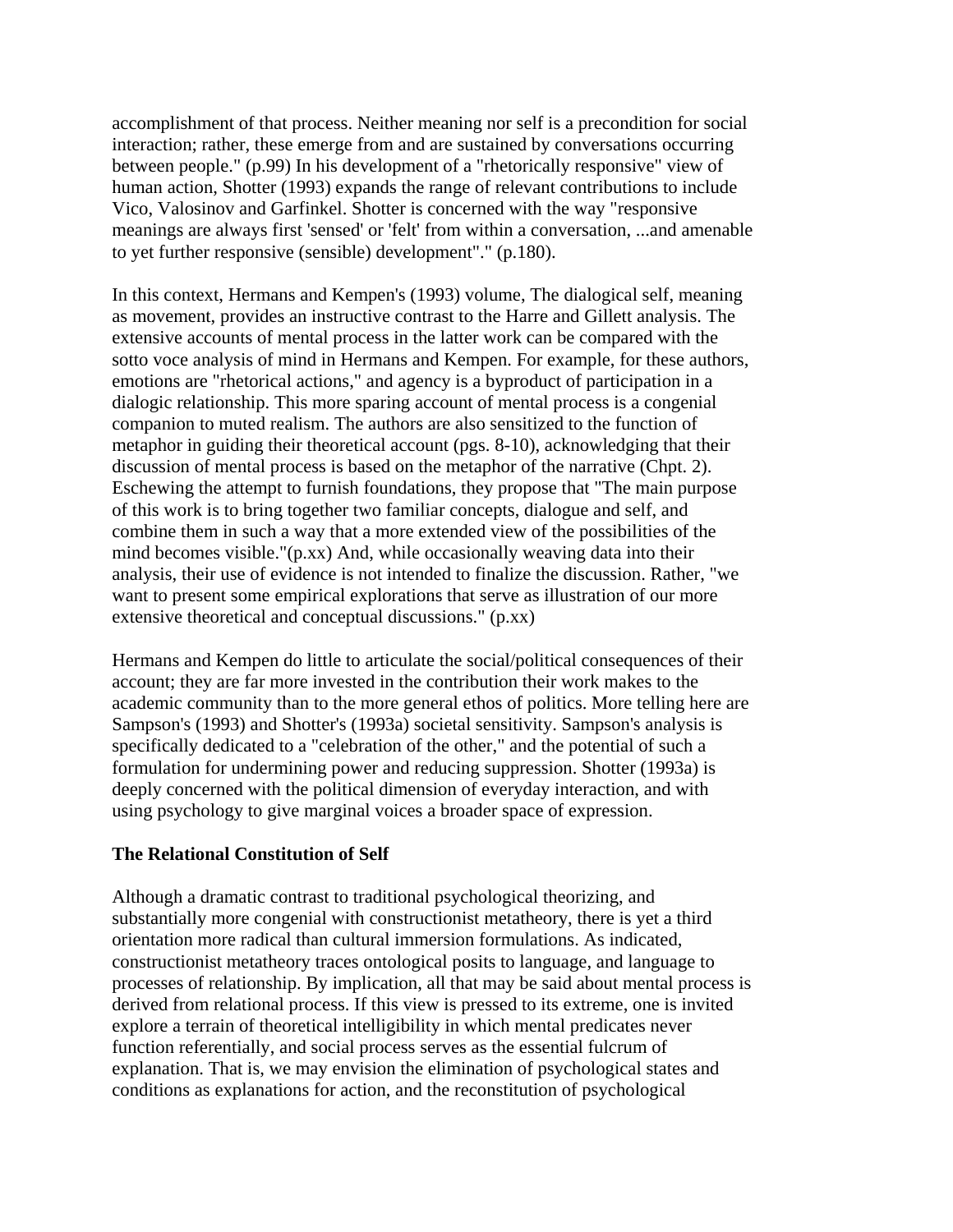predicates within the sphere of social process. Such a possibility is made particularly salient by the kinds of historical and cultural inquiries into conceptions of the mental discussed above. If one accepts the historical and cultural relativity of psychological discourse suggested by these writings, then one resists resting a contemporary formulation on particular presumptions about psychological functioning. More bluntly, one might resist reconstituting the individual as a social being in the fashion of the preceding accounts, as they attempt to ground themselves in universal or transcultural ontologies of the mind.

An opening to a de-psychologized account of human action is forged within contemporary discourse analysis. In many of these writings, the analyst does not presume the ontology implied by discursive conventions, including the ontology of mind. In Potter and Wetherell's (1987) ground breaking work, for example, the concept of "attitude" is shorn of mental referents, and is used to index positional claims within social intercourse. Billig's (1990) essay on memory focuses on the way in which people negotiate the past as a replacement for the traditional emphasis on inner processes of memory. Or as Shotter (1990) proposes, memory is a "social institution."3 Edwards and Potter's Discursive Psychology represents a significant attempt to replace cognitive with discursive processes in explaining human interchange. Stenner and Eccleston's (1994) account of the "textualization of being" also resonates with this line of argument.

Perhaps the most fully explicit attempt to wed this form of theorizing to a constructionist metatheory has been my own (especially Gergen, 1994). While owing an enormous debt to the preceding works, the attempt in this case has been to place the primary emphasis on relational pattern more generally. Thus, while focally concerned with discourse, the attempt is to theorize more fully enriched patterns of relational performance (including bodily activities of the participants, along with various objects, ornaments, and physical settings necessary to render these performances intelligible). In this sense, discourse is often central to the analysis, but spoken or written language does not exhaust the spectrum of concerns. Further, on this account, psychological terms are not exclusively used in processes of personal attribution (i.e. constative), but are often critical elements of performance itself (performative).

To clarify, consider the case of emotion. Emotion terms (e.g. anger, love, depression) may serve as key elements of conversation, and the attribution of emotions to self and others of primary significance in social interchange. I have found it more useful, however, to consider emotional performances more holistically (Gergen, 1994, pgs.210-235). This means viewing linguistic expressions as possible but not essential components of actions that may require patterns of gesture, gaze, bodily orientation (and possibly physical artifacts or a locale) to achieve their intelligibility. Here my initial debt is largely to Averill's (1982) work on emotional performances. However, the attempt is to press beyond the individual performance to consider the patterns of interchange within which the performance is embedded, and without which it would constitute cultural nonsense. The term "relational scenario" thus indexes reiterative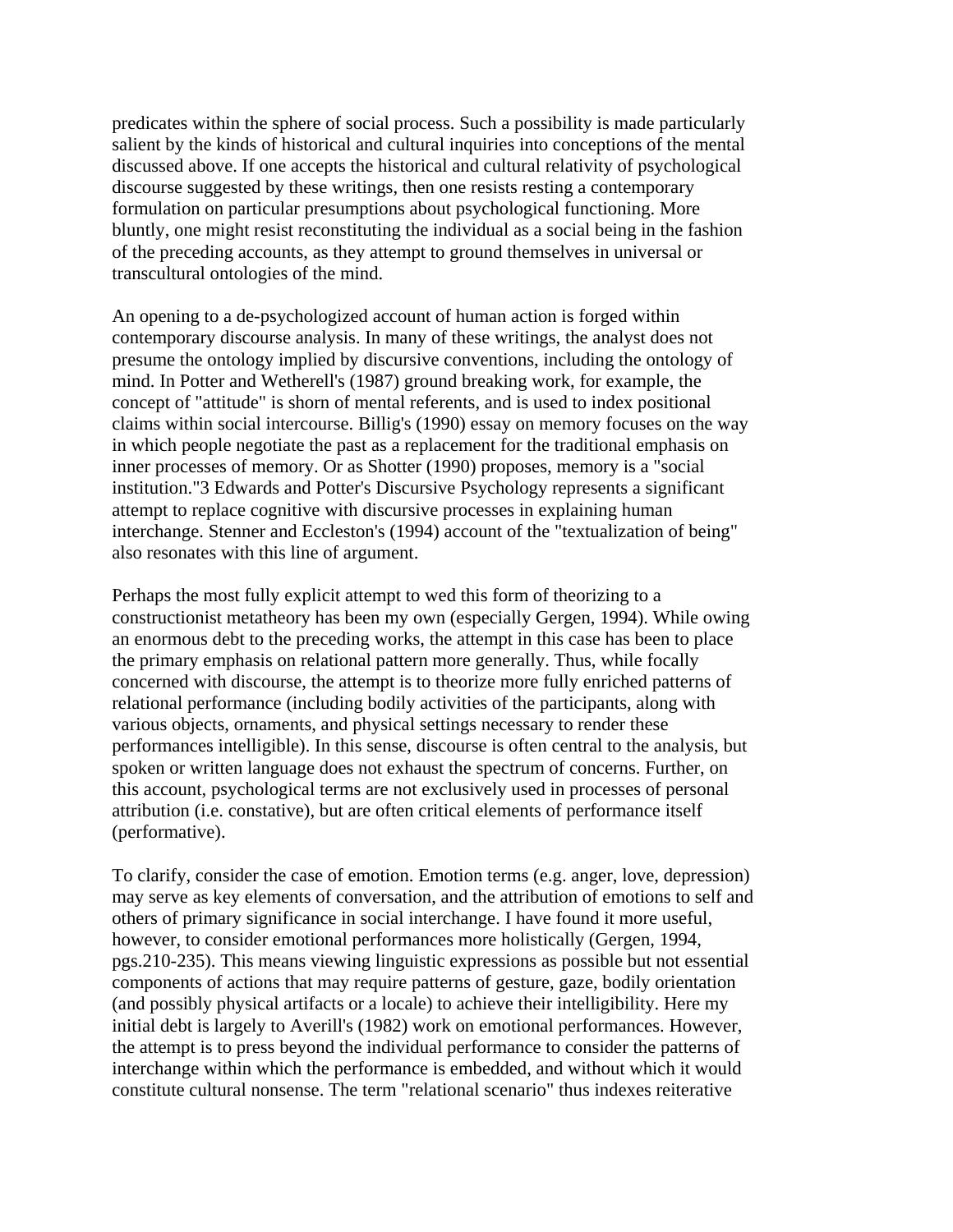patterns of interchange (lived narratives) in which "psychological performances" play an integral role. Thus, for example, the performance of anger (complete with discourse, facial expressions, postural configurations) is typically embedded within a scenario in which a preceding affront may be required for its expression to acquire meaning; the performance of anger also sets the stage for the subsequent occurrence of an apology or a defense; and if an apology is offered; a favored response to an apology within the western scenario is forgiveness. At that juncture the scenario may be terminated. All the actions making up the sequence, from affront to forgiveness, require each other to achieve legitimacy. This form of analysis also applies to other forms of psychological performance (see for example, Gergen, 1994a, for a relational account of memory).

Unlike much discourse analysis (and the bulk of conversation analysis) this account does not place a strong emphasis on evidential grounds. The goal of truth is eschewed, and objectivity as the research desideratum is replaced with intelligibility. This does not eliminate my positioning of the reader as "unknowing," but it does render my account vulnerable as "knowing." In effect, the intelligibility of the account cannot be achieved without the assent of the reader. Further, most discursive analysis is terminated in the act of representation; similar to traditional research, the action implications (if any) are left for the reader to determine. Consistent with constructionist metatheory, and its emphasis on the use-value of language, my own attempt has been increasingly to press past the printed page to locate or develop relevant cultural practices. For exmple, if certain emotional scenarios are inimical to the participants' well-being, how can they intelligibly alter the familiar course of action? The attempt, then, is to extend the use-value of the theoretical discourse to patterns of daily life (see,for example, McNamee and Gergen, in press). And while much (but not all) discursive work is politically neutral, the present account is explicitly set against individualist ideology and related practices.

While these attempts to reconstitute the self as relational are more radical than the preceding alternatives, in the end we must also recognize their limitations. On the one hand, many scholars find them sufficiently dislocating that grafting them to more recognized (and professionally acceptable) pursuits is prohibited. On the other extreme, the more sociologically inclined argue that such accounts are far too microsocial. One may indeed reinscribe "the mind" as a collective phenomenon, arguing that reason, memory and the like are broadly distributed within organizations or cultures (see for example, Douglas, 1986). Still others will find these orientations far too elitist. The analyses are intelligible only to an academically privileged. Finally, the strong emphasis on relationships is viewed as inimical to the important values inherent in the individualist tradition (e.g. democracy, humanism, equality). Insufficient attention has been given to the positive character of the tradition that is otherwise placed in jeopardy.

# **In Conclusion**

As we find, far from eliminating psychological inquiry, social constructionism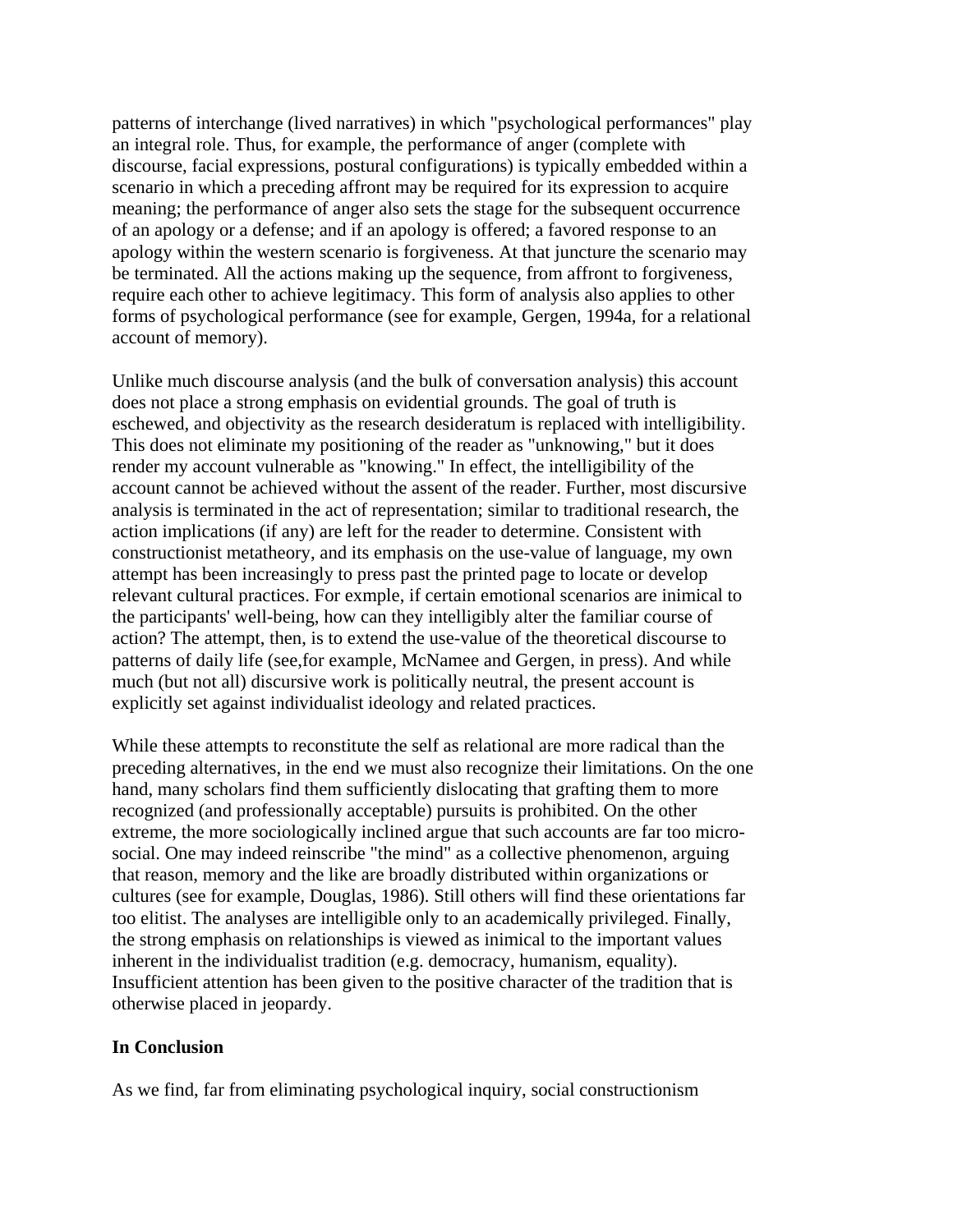functions generatively to expand and enrich its potentials. At the outset, the constructionist impetus toward denaturalization and reflection not only invites the scholar to see how his/her work contributes to the moral and political fabric of the culture, but to open the field to a broader range of intelligibility. Favored in particular, are forms of dialogue that linking the discipline with its cultural surrounds, mutually transforming intelligibilities in such a way that the discipline plays a more vital role in the society. Constructionist ideas also invite the scholar to consider the potentials in resuscitating and enriching the compendium of mental discourse. Given a keen concern with the moral and political context, the scholar engages in a forms of theoretical poetics that open the culture to new, forgotten or otherwise suppressed intelligibilities, and thus, new alternatives for action. Finally, we have seen how constructionist dialogues can stimulate the development of social alternatives to the traditional conception of the self-contained individual. In significant respects, these revisionings of the person are intended as resources for societal change. There is no necessary antagonism between constructionism and psychological inquiry. Rather, informed by constructionist metatheory, there is reason to believe that psychology can play a far more vital role within society than heretofore.

#### **References**

Addison, R.B. and Packer, J.J. (Eds.) (1989) Entering the circle:Hermeneutic inquiry in psychology. Albany, NY: SUNY Press.

Anderson, H. (1996) Conversation, language and possibilities, a postmodern approach to psychotherapy. New York: Basic Books.

Averill, J.R. (1982) Anger and aggression. New York: Springer-Verlag.

Averill, J.R. and Nunley, E.P. (1992) Voyages of the heart. New York: Free Press.

Bakhtin, M.M. (1981) The dialogic imagination. Austin: University of Texas Press.

Bakhtin, M.M. Speech genres and other late essays. Austin: University of Texas Press.

Bazerman, C. (1988) Shaping written knowledge: the genre and activity of the experimental article in science. Madison: University of Wisconsin Press.

Belenky, M. Clinchy, B.M., Goldberger, N.R., Tarule, J.M. (1986) Women's ways of knowing. New York: Basic books.

Bellah, R.N. et al. (1985) Habits of the heart. Berkeley: University of California Press.

Billig, M. (1990) Collective memory, ideology and the British royal family. In D.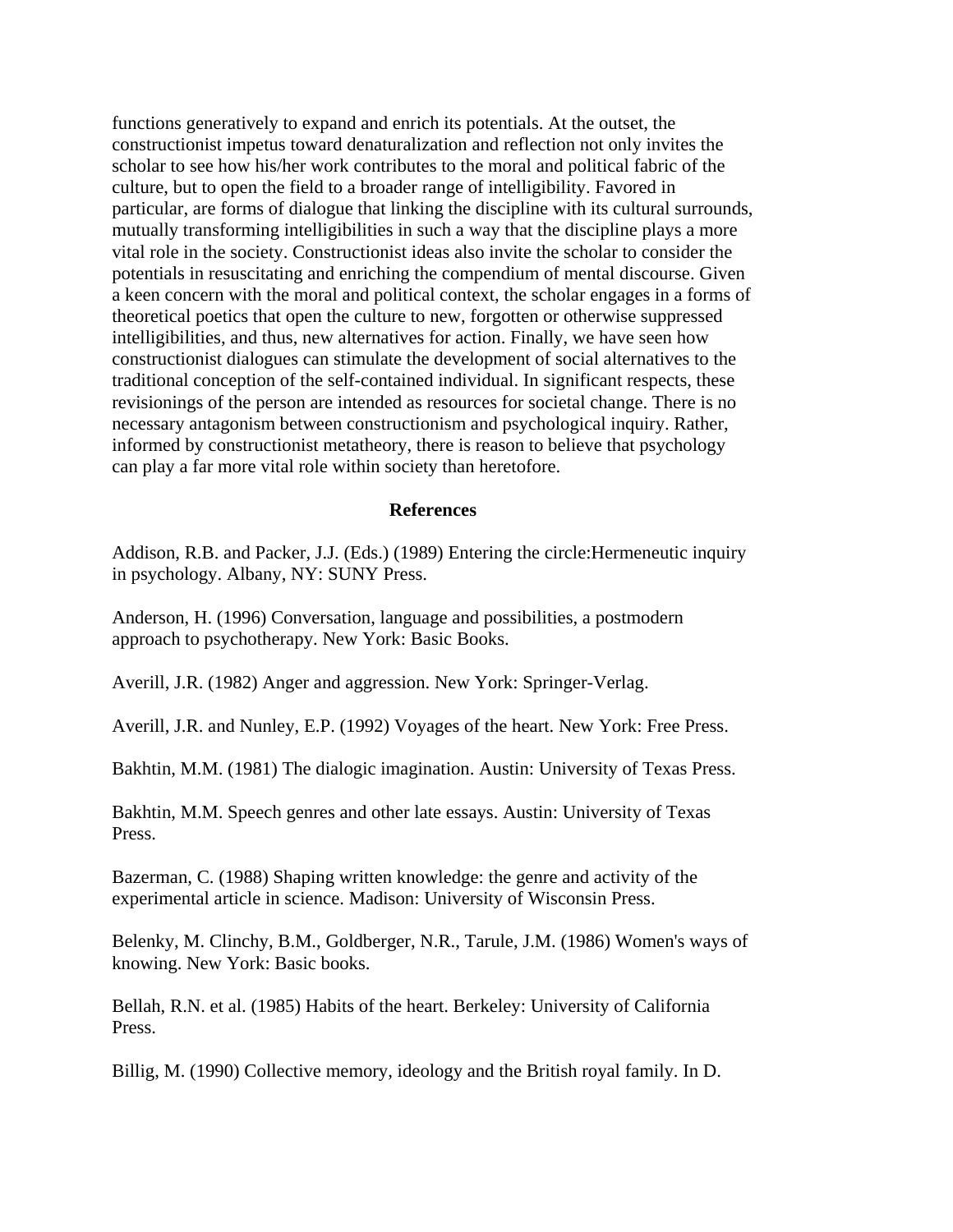Middleton and D. Edwards (Eds.) Collective remembering. London: Sage.

Botschner, J. (1995) Social constructionism and the pragmatic entente: A reply to Osbeck. Theory and Psychology, 5, 145-151.

Bradley, B.S. (1989) Visions of infancy, a critical introduction to child psychology. Cambridge: Polity Press.

Bruner, J. (1990) Acts of meaning. Cambridge: Harvard University Press.

Budge, G.S. and Katz, B. (1995) Constructing psychological knowledge: reflections on science, scientists and epistemology in the APA Publication Manual. Theory and Psychology, 5, 217-232.

Burkitt, I. (1991) Social Selves: theories of the social formation of personality. London: Sage.

Burkitt, I. (1996) Social and personal constructs. Theory and Psychology, 6, 71-77.

Csikszentmihalyi, M. (1990) Flow: the psychology of optimal experience. New York: Harper and Row.

Corbin, A. (1986) The foul and the fragrant. Cambridge: Harvard University Press.

Coulter, J. (1983) Rethinking cognitive theory. New York: St. Martin's Press.

Cushman, P. (1995) Constructing the self, constructing America, a cultural history of psychotherapy. Reading, MA: Addison-Wesley.

Danziger, K. (1990) Constructing the subject. New York: Cambridge University Press.

Deese, J. (1984) American freedom and the social sciences. New York: Columbia University Press.

Douglas, M. (1986) How institutions think. Syracuse: Syracuse University Press.

Edwards, D. and Potter, J. (1992) Discursive psychology. London: Sage.

Feyerabend, P. (1978) Science in a free society. London: Thetford Press.

Fisher, H. (1995) Whose right is it to define the self? Theory and Psychology, 5, 323- 352.

Fowers, B.J. and Richardson, F.C.(1996) Individualism, family ideology and family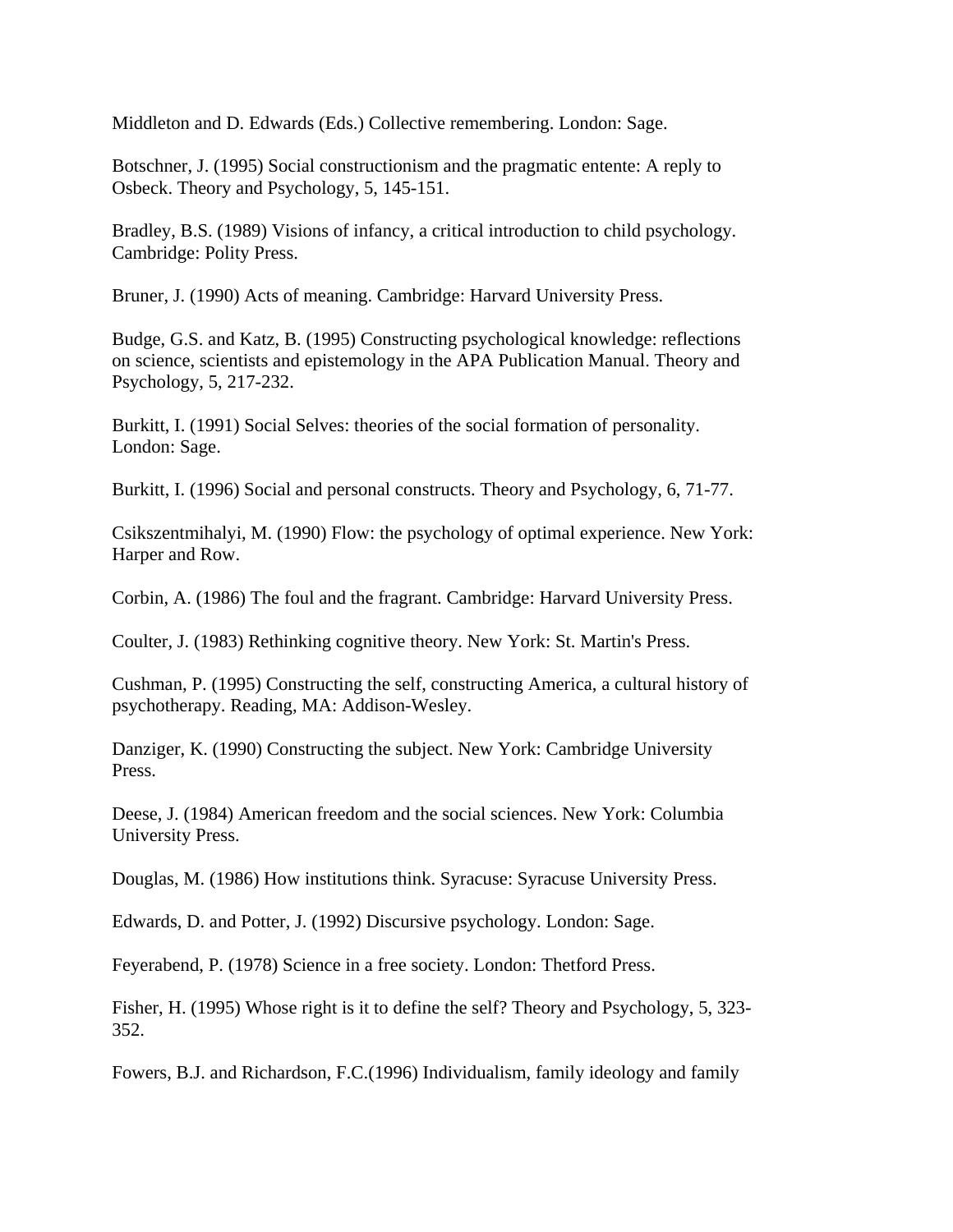therapy. Theory and Psychology, 6, 121 151.

Foucault, M. (1980) Power/knowledge. New York: Pantheon.

Freeman, M. (1193) Rewriting the self,history, memory, narrative. New York: Routledge.

Garfinkel, H. (1967) Studies in ethnomethodology. Englewood Cliffs, NJ: Prentice-Hall.

Gee, J.G. (1992) The social mind. New York: Bergin and Garvey.

Gergen, K.J. (1987) The language of psychological understanding. In H.H. Stam, T.B. Rogers, and K.J. Gergen (Eds.) (1987) The analysis of psychological theory. New York: Hemisphere.

Gergen, K.J. (1991) The saturated self. New York: Basic Books.

Gergen, K.J. (1994) Realities and relationships. Cambridge: Harvard University Press.

Gergen, K.J. (1994a) Mind, text, and society: self memory in social context. In U. Neisser and R. Fivush (Eds.) The remembering self. New York: Cambridge University Press.

Gergen, K.J., Gulerce, A., Lock, A. and Misra, G. (1996) Psychological science in cultural context. American Psychologist, 51, 496-503.

Gergen, M.M. (1988) Toward a feminist metatheory and methodology in the social sciences. In M. Gergen (Ed.) Feminist thought and the structure of knowledge. New York: New York University Press.

Gergen,K.J. and Gergen, M.M. (1976) Narrative form and the construction of psychological science. In T. Sarbin (Ed.) Narrative psychology. New York: Praeger.

Gigerenzer, G. (1996) From tools to theories: discovery in cognitive psychology. In C. Graumann and K. Gergen (Eds.) Historical dimensions of psychological discourse. New York: Cambridge University Press.

Gilligan, C. (1982) In a different voice: psychological theory and women's development. Cambridge: Harvard University Press.

Gordon, R. (1990) Anorexia and bulimia. Cambridge: Basil Blackwell.

Graumann, C.F. and Gergen, K.J. (Eds.) (1996) Historical dimensions of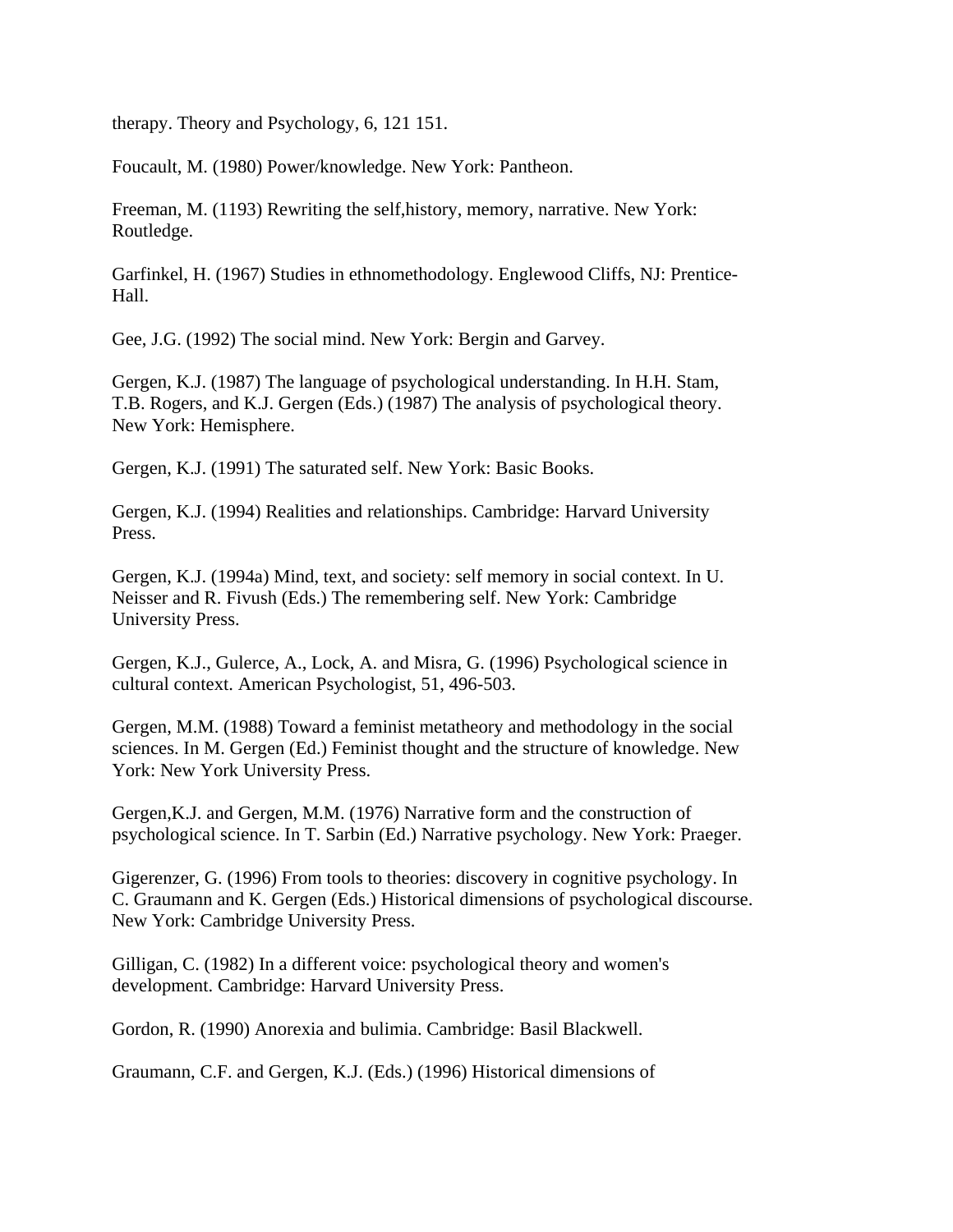psychological discourse. New York: Cambridge University Press.

Hacking, I. (1995) Rewriting the soul. Princeton: Princeton University press.

Hare-Mustin, R. and Marecek, J. (1988) The meaning of difference: gender theory, postmodernism, and psychology. American Psychologist, 43, 455-464.

Harre, R. (Ed.) (1986) The social construction of emotion. Oxford: Blackwell.

Harre, R. and Gillett, G. (1994) The discursive mind. Thousand Oaks, CA. Sage.

Harre, R. and Krausz, M. (1996) Varieties of relativism. Oxford: Blackwell.

Heelas, P. and Lock, A. (Eds.) (1981) Indigenous psychologies: the anthropology of the self. London: Academic Press.

Held, B. (1995) Back to reality: A critique of postmodern theory in psychotherapy. New York: Norton.

Hermans, J.J.M. and Kempen, HJ.J.G. (1993) The dialogical self, meaning as movement. San Diego, CA: Academic Press.

Kessler, S.J. and McKenna, W. (1978) Gender: an ethnomethodological approach. New York: Wiley.

Kirschner, S.R. (1996) The religious and romantic origins of psychoanalysis. New York: Cambridge University Press.

Kuhn, T. (1962) The structure of scientific revolutions. Chicago: University of Chicago Press.

Latour, B. and Woolgar, S. (1979) Laboratory life, the social construction of scientific fact. Beverly Hills, CA: Sage.

Lifton, R.J. (1993) The protean self. New York: Basic Books.

Lopes, L.L. (1991) The rhetoric of irrationality. Theory and Psychology, 1, 65-82.

Lutz, C. (1988) Unnatural emotions. Chicago: University of Chicago Press.

Mancuso, J.C. (1996) Constructionism, personal construct psychology and narrative psychology. Theory and Psychology, 6, 47-70. (use in the integration of the social and personal....)

McNamee, S. and Gergen, K.J. (Eds.) (1991) Therapy as social construction.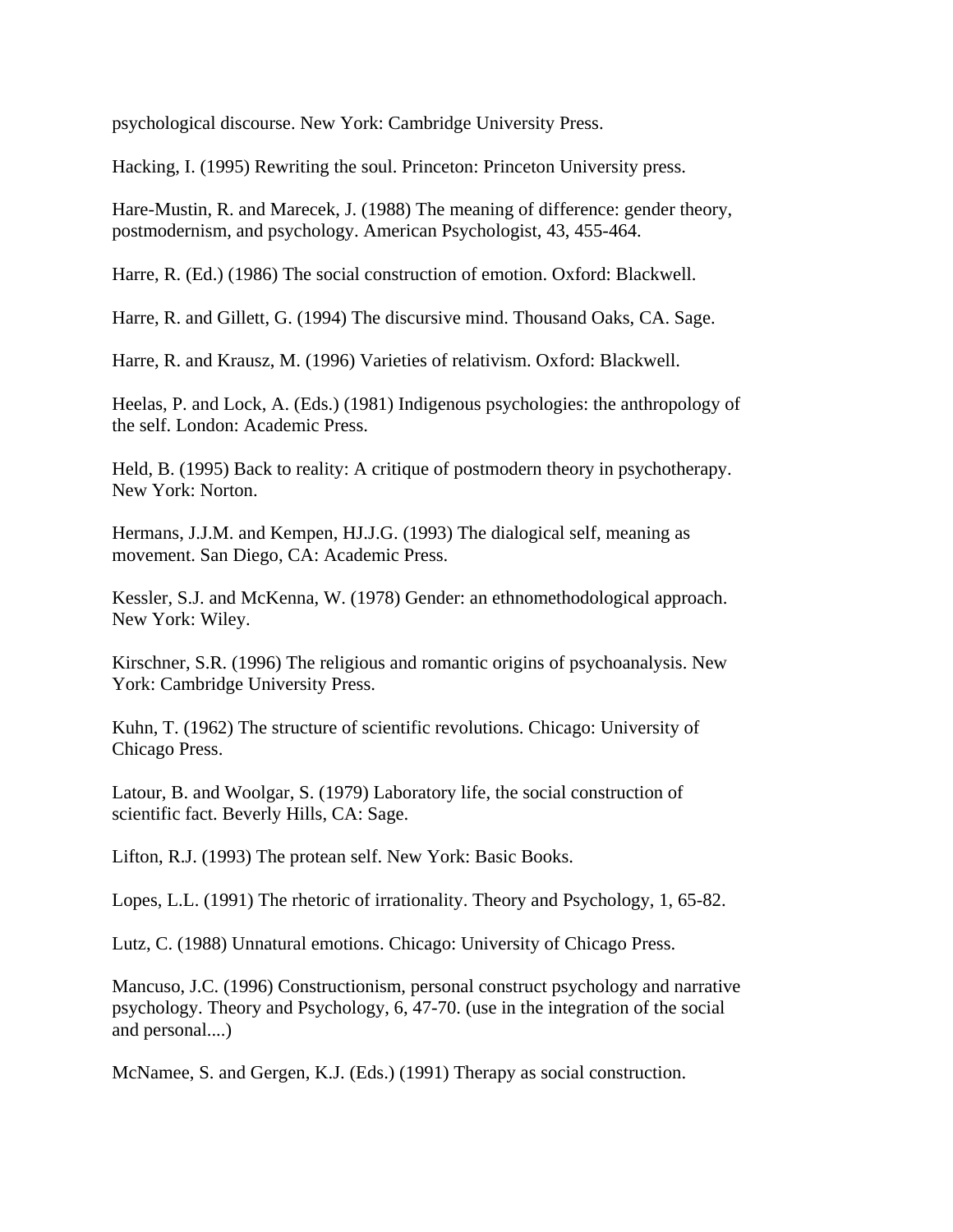London: Sage.

Messer, S.B., Sass, L.A. and Woolfolk, R.L..(Eds.) (1988) Hermeneutics and psychological theory. New Brunswick, NJ: Rutgers University Press.

Mitchell, S. (1993) Hope and dread in psychoanalysis. New York: Basic Books.

Morawski, J.G. (Ed.) (1988) The rise of experimentation in American psychology. New Haven: Yale University Press.

Morawski, J.G. (1994) Practicing feminisms, reconstructing psychology: notes on a liminal science. Ann Arbor: University of Michigan Press.

Neimeyer, G.J. and Neimeyer, R.A. (1985) Relational trajectories: a personal construct contribution. Journal of Social and Personal Relationships, 1985, 2, 325- 349.

Osbeck, L. (1993) Social constructionism and the pragmatic standard. Theory and Psychology, 3, 337-349.

Parker, I. and Shotter, J. (Eds.) (1990) Deconstructing social psychology. London: Routledge Kegan Paul.

Parker, I. , Georgas, E., Harper, D., McLaughlin, T., Stowall-Smith, M. (1995) Deconstructing psychopathology. London: Sage.

Polkinghorne, D.E. (1988) Narrative knowing and the human sciences. Albany: State University of New York Press.

Potter, J. and Weatherell, M. (1987) Discourse and social psychology: Beyond Attitudes and behavior. London: Sage.

Paranjpe, A. (1984) Theoretical psychology: Meeting of East and West. New York: Plenum.

Ramirez, M. (1983) Psychology of the Americas: Mestizo perspectives on personality and mental health. Elmsford, NY: Pergamon.

Rose, N. (1990) Governing the soul. London: Routledge.

Rychlak, J.F. (1988) The psychology of rigorous humanism (2nd. ed.) New York: New York University Press.

Sampson, E.E. (1977) Psychology and the American ideal. Journal of Personality and Social Psychology, 35, 767-782.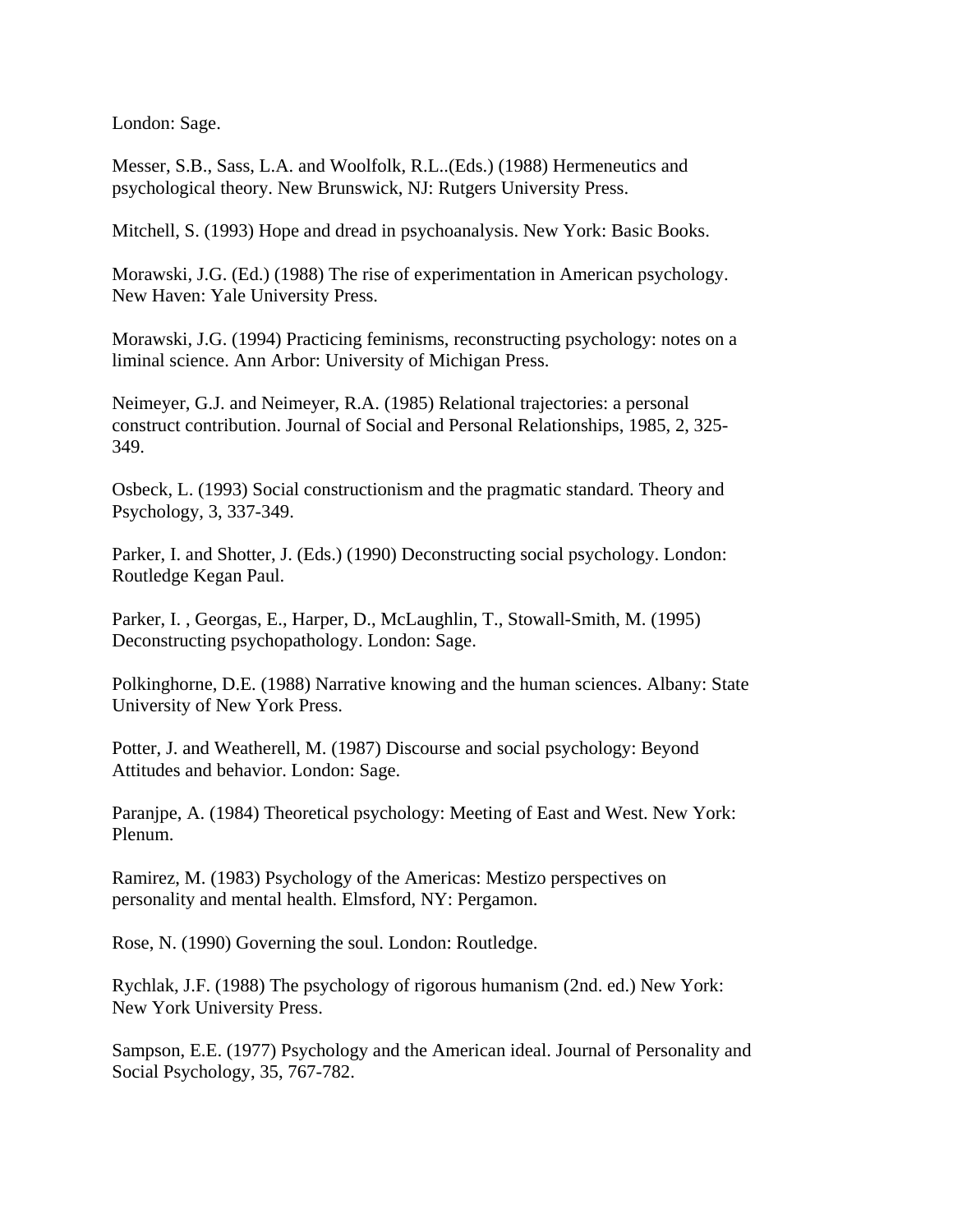Sampson, E.E. (1993) Celebrating the other, A dialogic account of human nature. Boulder, Co.: Westview.

Sarbin, T.R. (Ed.) (1986) Narrative psychology. New York: Praeger.

Sarbin, T.R. and Mancuso, J.C. (1980) Schizophrenia: medical diagnosis or verdict. Elmsford, N.Y.: Pergamon.

Shotter, J. (1990) The social construction of remembering and forgetting. In Middleton, D. and Edwards,D. (Eds.) Collective remembering. London: Sage.

Shotter, J. (1993) Conversational realities. London: Sage.

Shotter, J. (1993a) Cultural politics of everyday life. Toronto: University of Toronto Press.

Smedslund, J. (1978) Bandura's theory of self-efficacy, a set of common sense theorems. Scandinavian Journal of Psychology, 19, 1-14.

Spacks, P.M. (1995) Boredom, the literary history of a state of mind. Chicago: University of Chicago Press.

Spector, M. and Kitsuse, J.I. (1977) Constructing social problems. Menlo Park, CA: Cummings.

Stenner, P. and Eccleston, C. (1994) On the textuality of being. Theory and Psychology, 4, 85-103.

Sternberg, R.J. Ed.) (1990) Wisdom, its nature, origin and development. New York: Cambridge University Press.

Soyland, A.J. 1994) Psychology as metaphor. London: Sage.

Tiefer, L. (1992) Social constructionism and the study of human sexuality. In E. Stein (Ed.) Forms of desire. New York: Routledge.

Tu Wei-ming (1985) Selfhood and otherness in Confucian thought. In Marsella, A.J., Devos, G, and Hsu, F.L.K. (Eds.) Culture and self: Asian and western perspectives. New York Tavistock.

Wallach, M. and Wallach, L. (1983) Psychology's sanction for selfishness. San Francisco: W.H. Freeman.

Wallach, L. and Wallach, M.A. (1994) Gergen versus the mainstream: Are hypotheses in social psychology subject to empirical test? Journal of Personality and